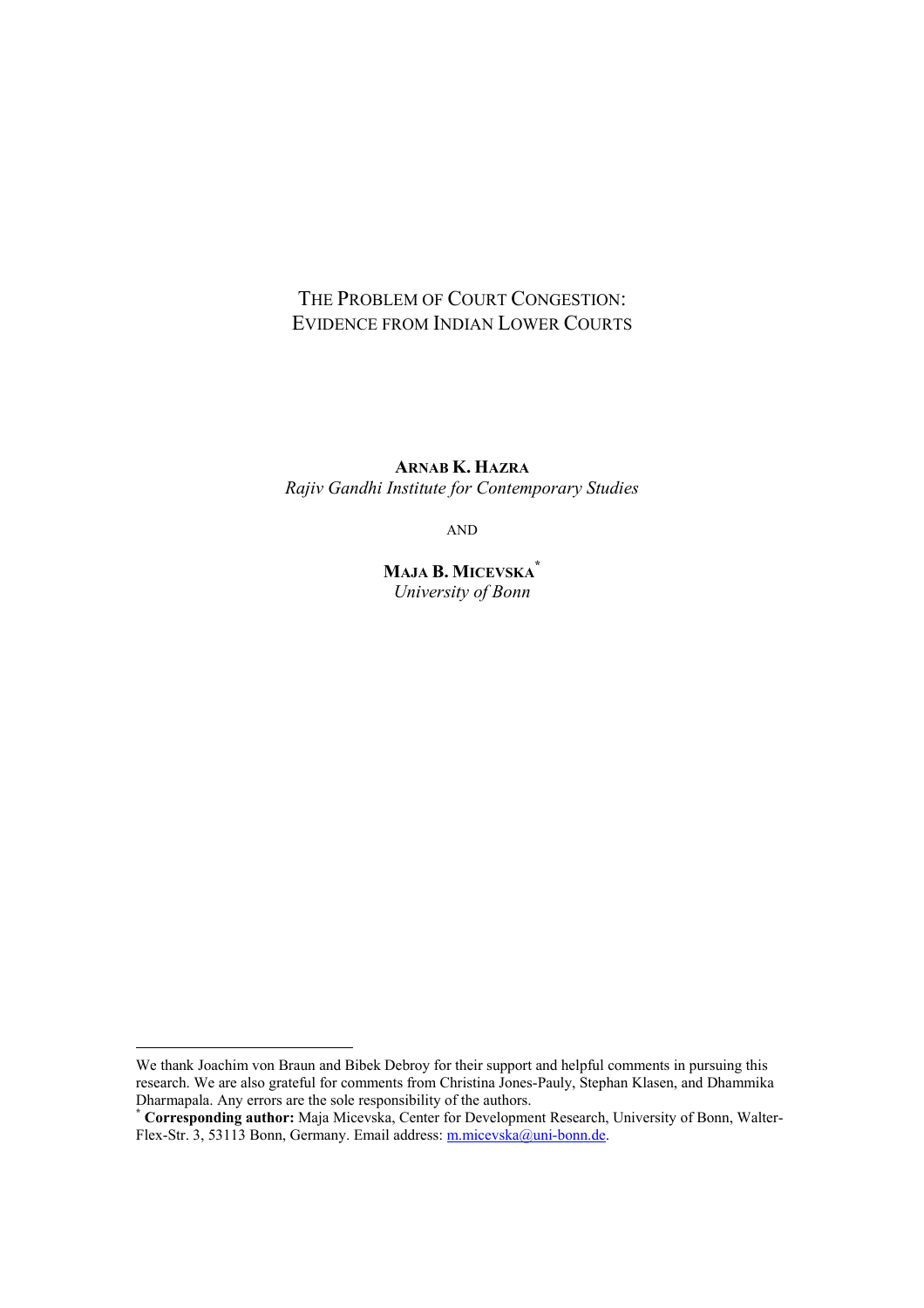#### *Abstract*

This paper explores the problem of court congestion in Indian lower courts. We use several measures to capture court congestion. These include: caseloads per capita and per judge, the number of cases older than a year per capita and per judge, and congestion rates calculated as the ratio of cases older than a year to cases disposed. We conclude that the Indian state judiciaries differ with respect to the nature and level of congestion they face. We can also identify the reasons why some judiciaries are more congested than others. The results show that large number of judges per capita is negatively related to congestion rates, while judgeship vacancies have significantly positive effect on caseloads per judge. Court productivity captured by the clearance rates has a significant and negative effect on both caseloads and congestion rates and seems to be crucial for the effectiveness of congestion-reduction programs. Finally, judiciaries with lower litigation rates display relatively better performance with respect to current caseloads, but are not efficient in addressing the "real" backlogs of cases pending for more than a year.

**Keywords:** court congestion, legal reform, India.

**JEL Classification**: **K40** Legal Procedure, the Legal System, and Illegal Behavior; **K41** Litigation Process.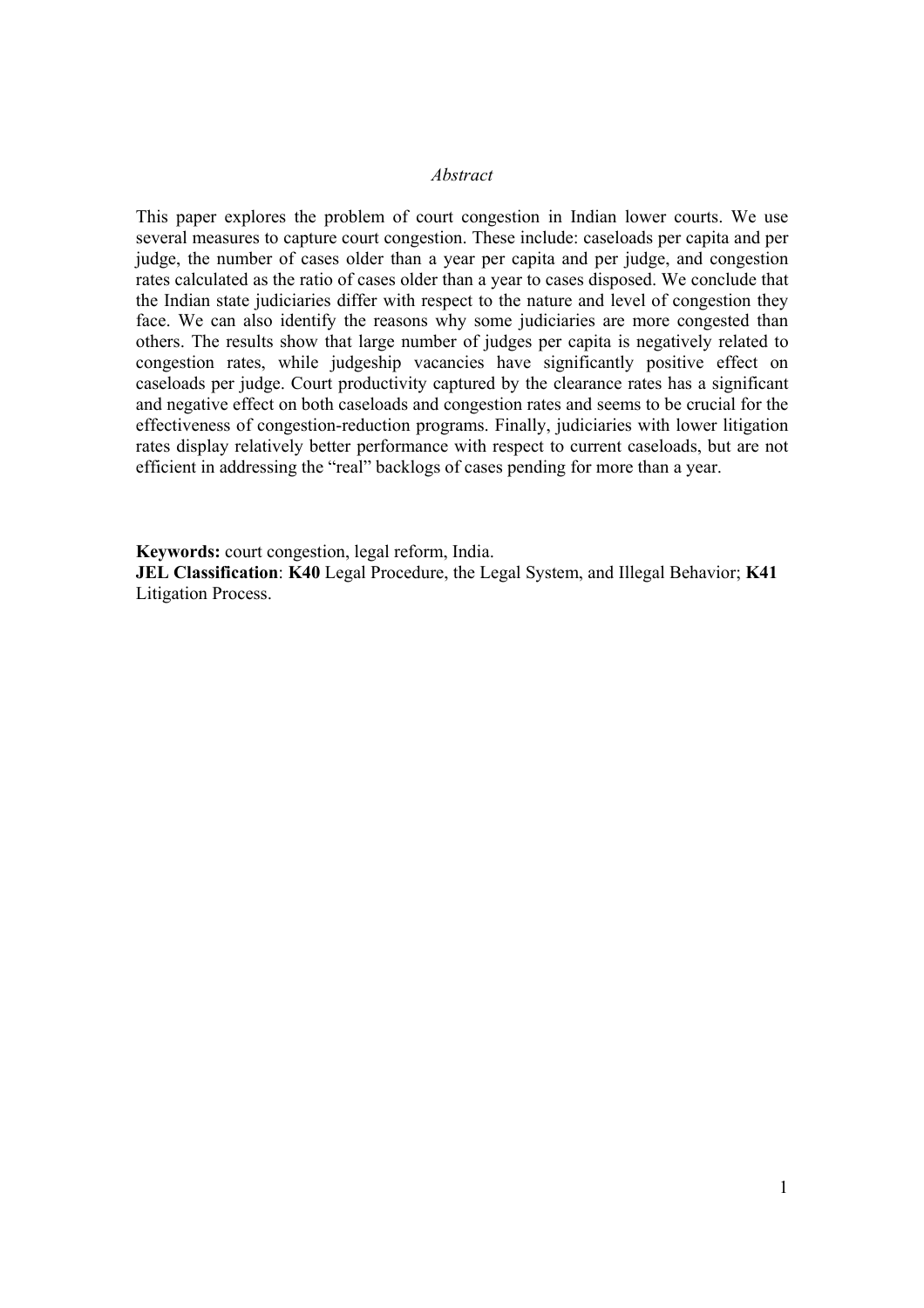### I. Introduction

Court congestion, legal costs, and delays are the problems most often complained about by the public in most countries, and thus often perceived as the most pressing (Buscaglia & Dakolias, 1996; Brookings Institution, 1990). India is not an exception. The popular press and court administrators from year to year described the condition of the Indian judiciary as "beyond redemption," "distressing," or "a huge problem." In 2001 the Union Minister of Law commented: "If there is one sector which has kept away from the reforms process, it is the administration of justice."<sup>1</sup>

In India congestion and delays are pervasive in administration of both civil and criminal justice. There are about 20 million cases pending in lower courts and another 3.2 million cases in high courts.<sup>2</sup> According to Nagaraj (1995), a termination dispute that is contested all the way can take up to 20 years for disposal.<sup>3</sup> In the Principal Labor Court in Bangalore, for instance, 90 percent of termination disputes are not disposed of within a year. Writ petitions in high courts take about 8-10 years and in some courts nearly 20 years for disposal. The dockets of civil cases have been overcrowded and it may take years to get a trial on merit.

Large backlogs of cases and delays may affect both the fairness and efficiency of the judicial system, which in turns weakens democracy, the rule of law, and the ability to enforce human rights. To solve the problem, the Indian government has launched a number of judicial reforms. In addition, economists and judicial scholars have paid increasing

<sup>&</sup>lt;sup>1</sup> R. N. Malhotra Memorial Lecture on "India's Judicial Reforms", at India International Centre, New Delhi, February 14, 2001.

 $2<sup>2</sup>$  There are also pending cases in various tribunals. However, the precise number of pending cases in the tribunals is not known.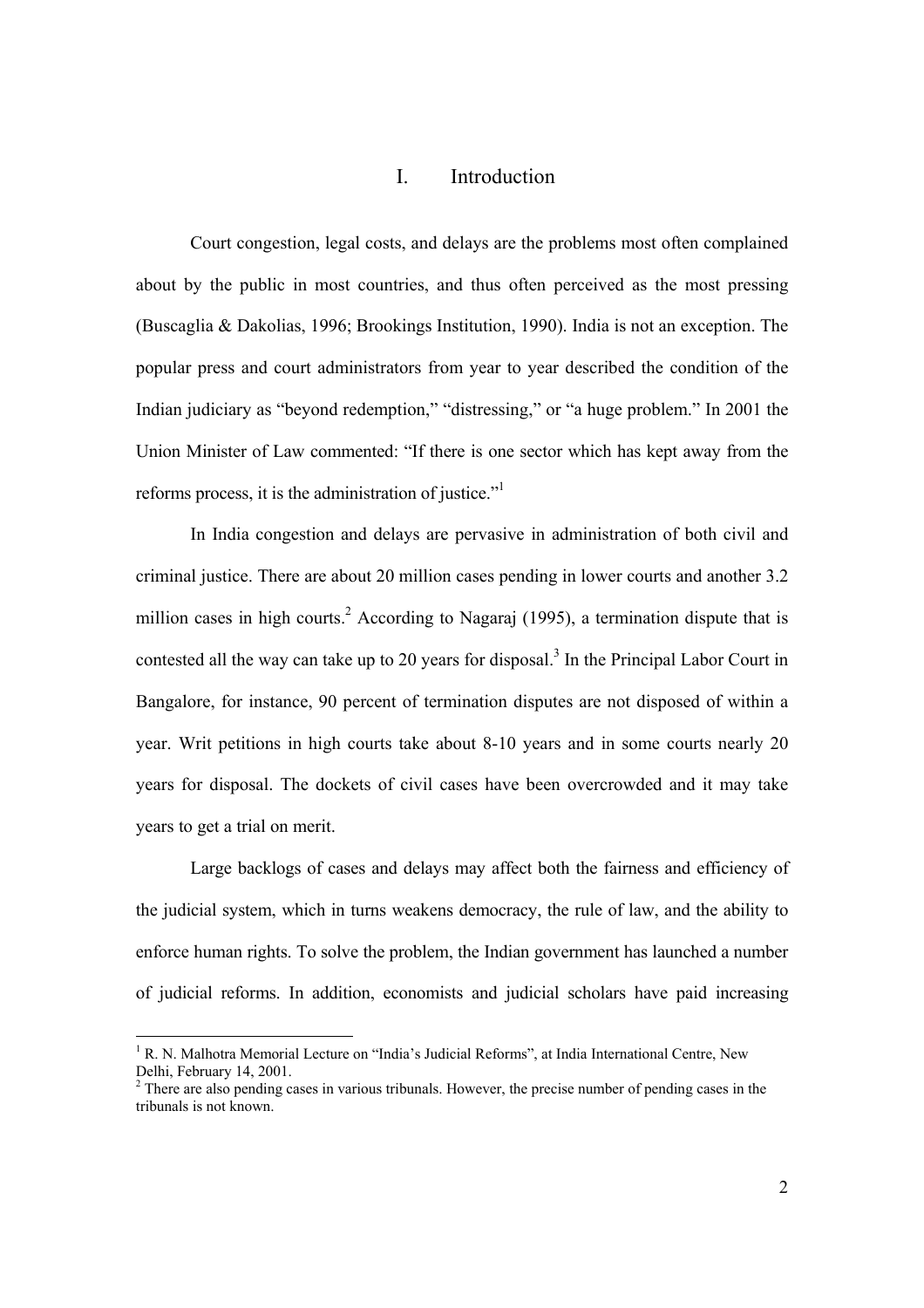attention to the problem of court congestion (e.g., Dhawan, 1978; Khan et al. 1997; Rao, 2001). The problem has been, however, the lack of systematic data on court congestion, performance and efficiency. Data of relatively good quality have been available only for the Supreme Court and high courts, while data for lower courts were only presented in a highly aggregated form (e.g., at the country level). The lack of relevant data and solid empirical analysis has hampered policy prescriptions, which then invariably tended to lose focus. As a result, the attempts to solve the problem of court congestion have produced half-hearted results. Except for the Supreme Court, where arrears have decreased significantly, the other tiers of justice have only been strained further.

This paper aims to describe, analyze and explain the problem of court congestion in Indian lower courts and to provide data and advice to those designing, undertaking or evaluating legal and judicial reforms. In so doing, it focuses on a distinct set of indicators of judicial performance, including pending cases, clearance rates, and incoming cases. In particular, we have assembled a data set of congestion and performance indicators covering 27 states and union territories (UTs) over the period 1995-99. An important advantage of our data set is that it allows us to abstract from an international platform and focus on internal differences of a decentralized judiciary. This guarantees a common institutional framework in which the judicial quality is measured and not different systems.<sup>4</sup>

<sup>&</sup>lt;sup>2</sup><br>3 <sup>3</sup> If land is involved, it may take even longer time for disposal; a particular land-related case took more than 600 years to be resolved (Debroy, 2000).

<sup>&</sup>lt;sup>4</sup> Cross-country studies on judicial performance are often subject to criticism, as each country has its own legal framework and legal culture. The main problem is related to comparability of institutions: the jurisdiction of courts might not be the same in different countries; what is a commercial case in one country might be classified as criminal in another; etc.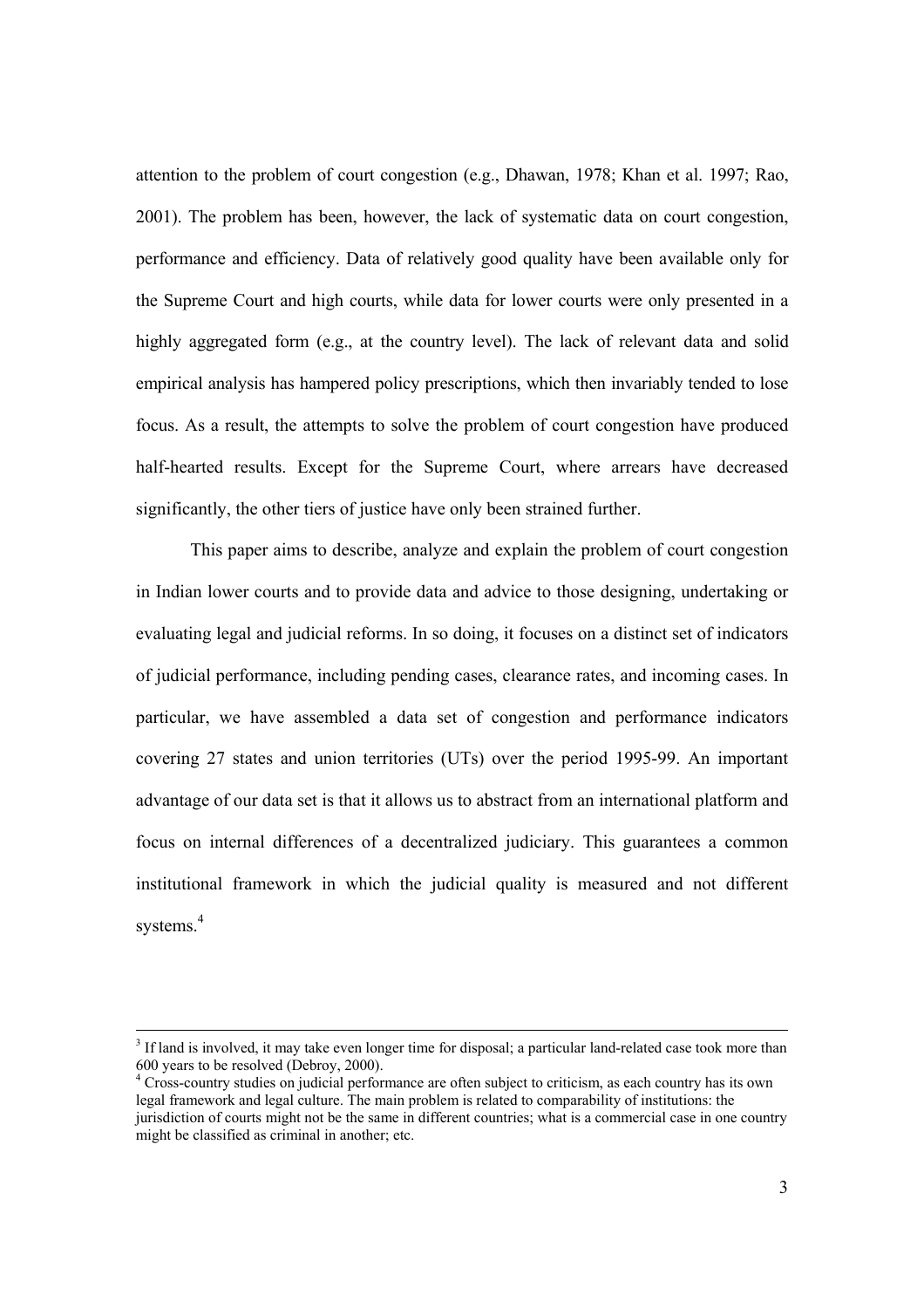In India, lack of judges has been historically cited as the main reason for court congestion and delays.<sup>5</sup> Indeed, the number of judges per capita has been low compared to other countries. For instance, data for 30 selected countries from the World Bank *Justice Sector at a Glance* database indicate that in 2000 the average number of judges per  $100,000$  inhabitants was  $6.38$ .<sup>6</sup> The corresponding number for India is about 2.7 judges.<sup>7</sup> Without a closer analysis, however, one cannot draw the conclusion that the court system is to blame for the backlogs because it is understaffed or underfunded. As our analysis shows, while the number of judges may still be important, this factor is hardly ever the only cause for the deficiencies.<sup>8</sup>

Our approach consists of the following steps. First, we construct several measures of court congestion. This allows us to identify the nature and level of court congestion across the Indian states, and to perform a number of checks on our results. Second, we ascertain structural and procedural problems of the court system by examining empirically the relative importance of both supply- and demand-side factors affecting court congestion. This helps to identify the reasons why some state judiciaries face larger caseloads or higher congestion rates than others. Third, having identified the most important determinants of court congestion, we attempt to pinpoint judicial areas in need of decongestion reform and the substantive nature of reforms that may be useful.

<sup>&</sup>lt;sup>5</sup> See Section II.B for more on this issue.

 $6$  The number of judges per 100,000 inhabitants ranged from 0.13 in Canada to 23.21 in the Slovak Republic, not showing significant correlation with GDP per capita. It should be noted, however, that for some of the countries the statistics covered only the federal court system (excluding the state or provincial court systems).

 $<sup>7</sup>$  The *actual* number of judges is even lower since the calculation is based on the sanctioned judge strength,</sup> not accounting for vacancies. This is a point we will return to later (see Section III.A).

 $8$  This is in line with Hammergren's (2002) conclusion that in Latin America the traditional,

institutionalized remedies have not worked any miracles and occasionally have even made things worse.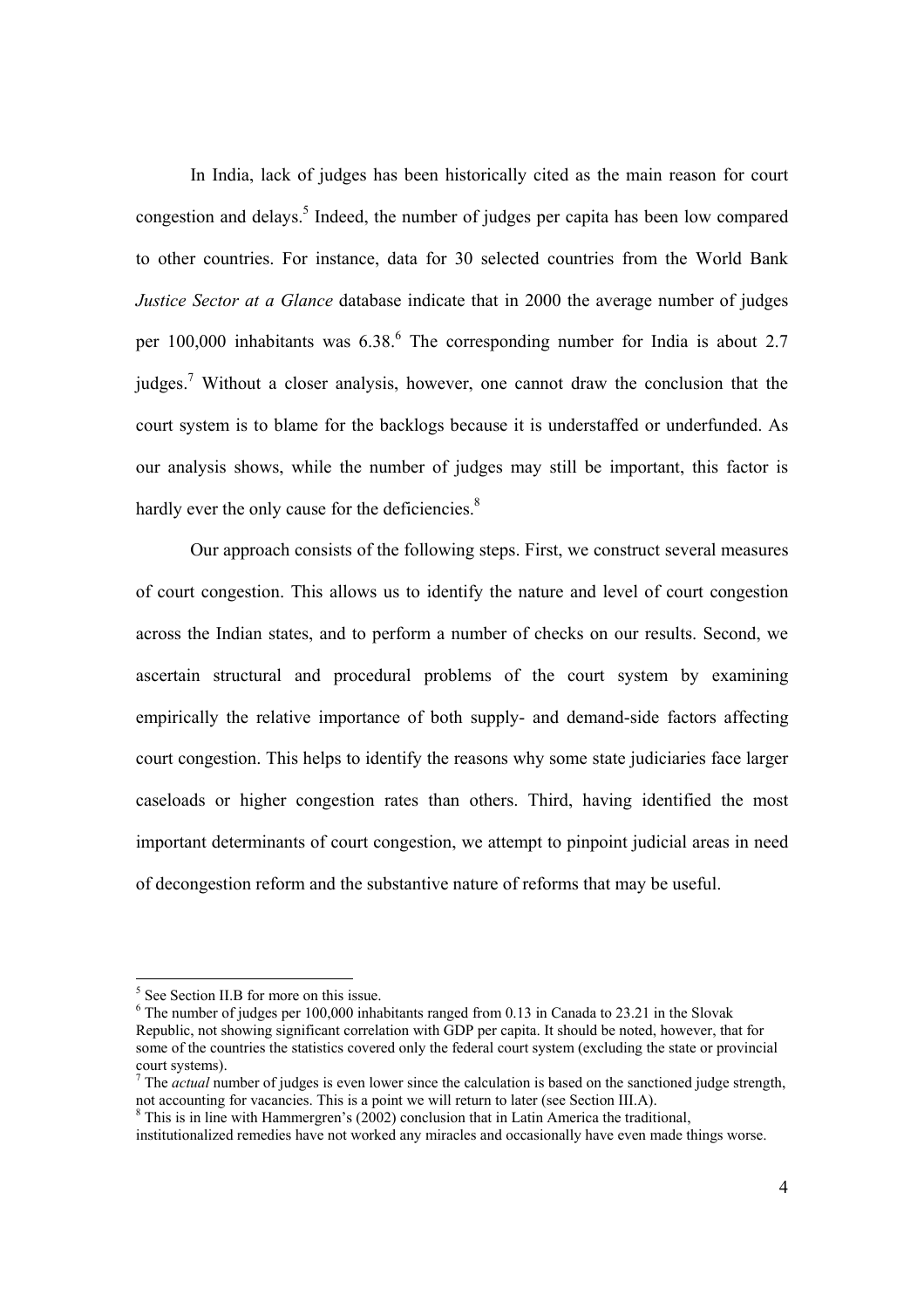The rest of this paper is organized as follows. Section II presents an overview of the Indian judicial system and reviews the literature on the congestion problem in Indian courts. A discussion of the data, the variables used in the study, conceptual issues related to variables introduced to measure court congestion, and the econometric analysis is given in Section III. Section IV concludes by summarizing the main findings of our analysis and outlining strategies for further research.

## II. Institutional Framework

#### *A. Context*

In terms of structure and procedure, India's legal system is based on English common law, codified laws, and non-codified religious and customary laws. The judiciary is vertically structured with the Supreme Court at the top. The Supreme Court exercises appellate jurisdiction for final appeals in civil, criminal and administrative matters, as well as original jurisdiction in constitutional matters.<sup>9</sup> The state judiciary consists of a high court and lower courts. The high courts have the appellate jurisdiction for the lower courts in the respective state or assigned union territory.<sup>10</sup> They establish the administrative procedures for the lower courts and, through precedent, outline standards the interpretation of the *Code of Civil Procedure* and the *Indian Evidence Act* for civil and administrative cases and the *Code of Criminal Procedure* for criminal cases.

 $\overline{a}$ 

 $9<sup>9</sup>$  The original jurisdiction of the Supreme Court also extends to any dispute between the Union and the states or between the states.

 $10$  Only six of the high courts (the high courts of Chennai, Delhi, Himachal Pradesh, Jammu and Kashmir, Kolkata, and Mumbai) exercise original jurisdiction, i.e. civil suits can be directly filed in these courts, provided the monetary value of the suit is above a certain amount.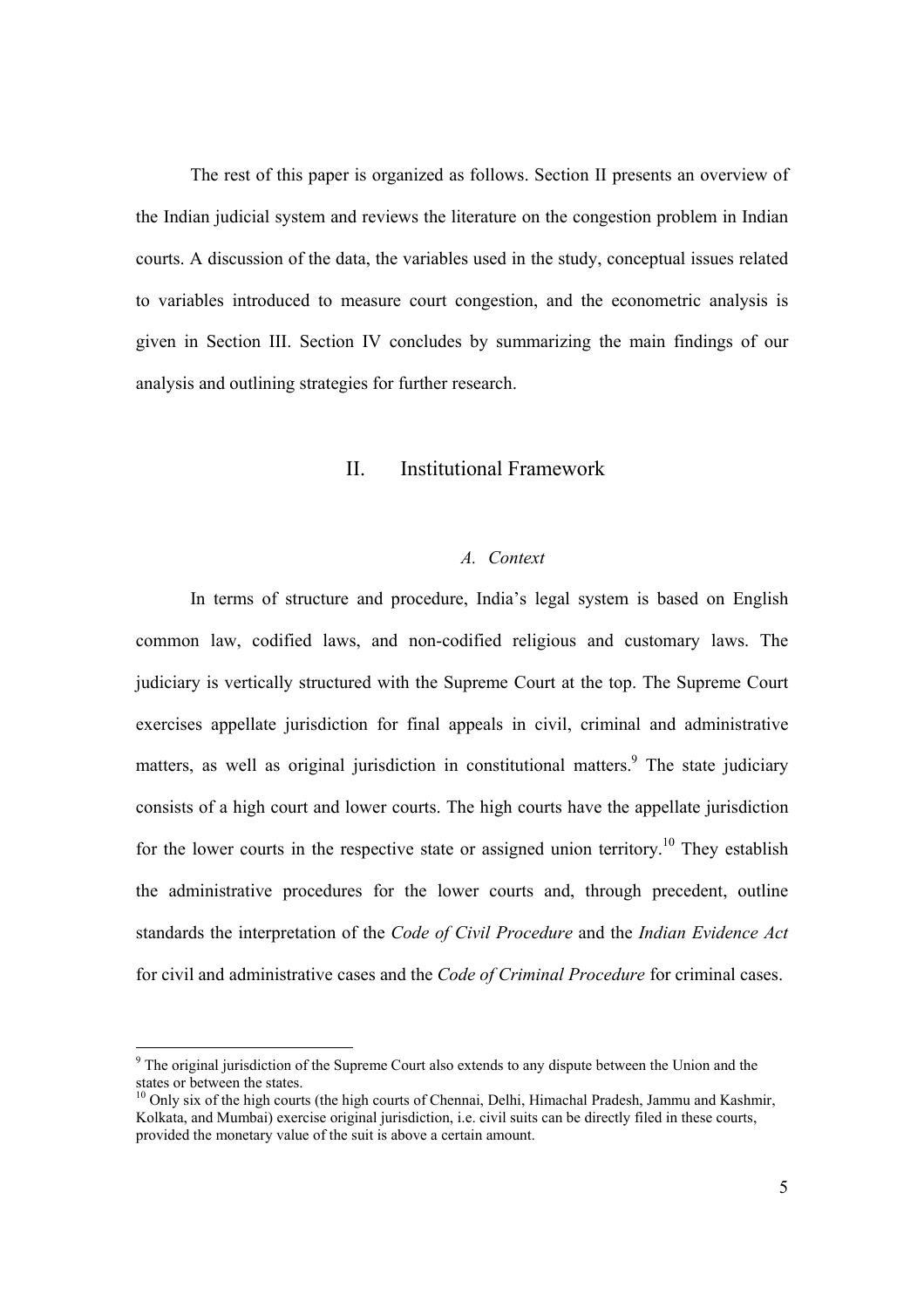The lower judiciary consists of district, subordinate, sessions, and magisterial courts. The first two cater to civil cases and the latter two deal with criminal cases. In addition, there are other types of courts such as specialized tribunals (e.g., labor, land, and tax tribunals), consumer courts, family courts, etc. The tribunals were created because they were thought to be faster than the court system, being free of cumbersome procedures. However, decisions taken in tribunals are not final, as there is always scope for appeal to the high courts and the Supreme Court.

The system of alternative dispute resolution is in its nascent stage. In this regard, the system of Lok Adalats is an interesting experiment. The Lok Adalats were initiated in the late 1970s as a system of voluntary organizations for informal dispute resolution to provide cheap legal services to the poor.<sup>11</sup> There is also an additional layer of informal rural judiciary. Panchayats are traditional institutions for individual dispute resolution, administrative issues, and allocation of common goods in rural areas. Unfortunately, there is no comprehensive statistical data on the use of Lok Adalats or Panchayats.<sup>12</sup>

### *B. Literature Overview*

Among academic attempts, only Dhawan (1978, 1986) studied extensively the problem of judicial delays in India. However, his work was confined to the Supreme Court and was conducted in the late 1970s and the early 1980s, a period when a

<sup>&</sup>lt;sup>11</sup> The *Legal Services Authorities Act* of 1987 regulates the Lok Adalats as voluntary agencies utilizing arbitration and conciliation.

 $12$  Examining court congestion in conjunction with alternative ways to settle disputes could provide valuable insights. However, what happens outside the courts system is hard to measure and is outside the scope of this study. We will just mention here that conciliation, mediation, and arbitration have never taken off in India. One of the problems with conciliation and mediation has been a lack of credible conciliators and mediators. Arbitration, on the other hand, has not been freed from the apron strings of courts. For a more extensive discussion on the alternative dispute resolution mechanisms in India, see Debroy (2000).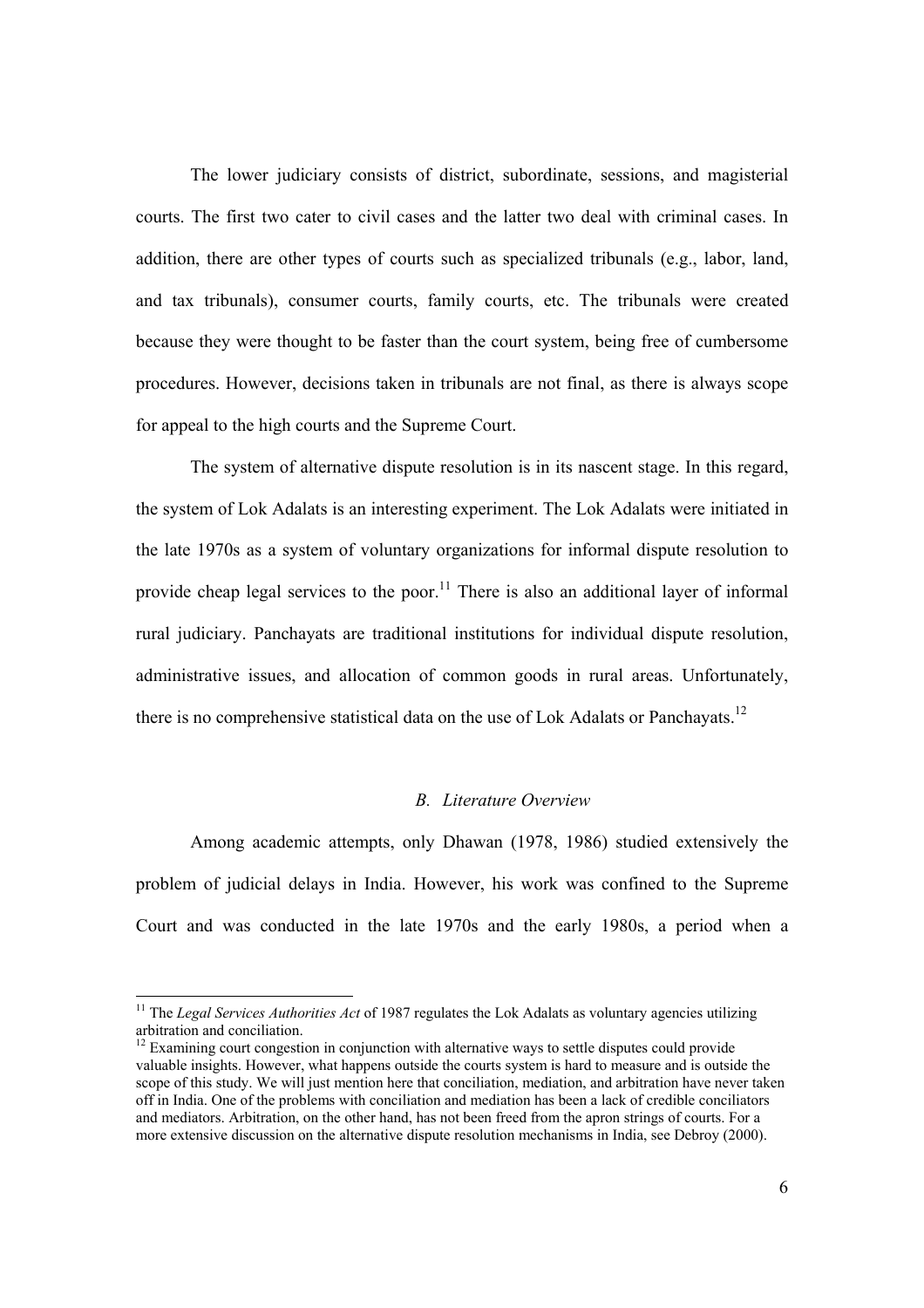considerable backlog of cases existed in the Supreme Court. Recently the Supreme Court has managed to drastically reduce its arrears and now the backlog there is trivial.

Apart from the work of Dhawan, the literature on court congestion is official, i.e. it is compiled in various reports by the Law Commission of India (LCI) and special committees appointed by the Government of India (GOI). Most of these reports tend to expound in detail various procedural aspects that the high courts as well as the cases are subject to. In the process, the reports usually get caught in the quagmire of myriad procedural laws. This deters any policy maker who does not have a legal background. Therefore, our primary attempt has been to delineate the legal predicament from the problem of court congestion and present the enormity of the impasse in simple terms and language.

One of the first government efforts to study the efficient functioning of the judicial system was undertaken by the Civil Justice Committee in 1924, also known as the *Rankin Committee Report*. The report contained a "note on causes of delay in civil courts" and listed the insufficient judge strength in some of the high courts as the main cause for delays. The High Court Arrears Committee, set up in 1949 under Justice S. R. Das, recommended that inordinate delays in filling up vacancies in the high court bench should be avoided as much as possible. The committee also advocated an immediate increase in the judge strength of high courts, which had not been commensurate with the existing volume of work.

The LCI was constituted in 1955 to undertake the task of reviewing the system of judicial administration in all its aspects. The *14th Report of the LCI* chided bureaucratic obstacles posed by the Ministry of Home Affairs in increasing the judge strength, which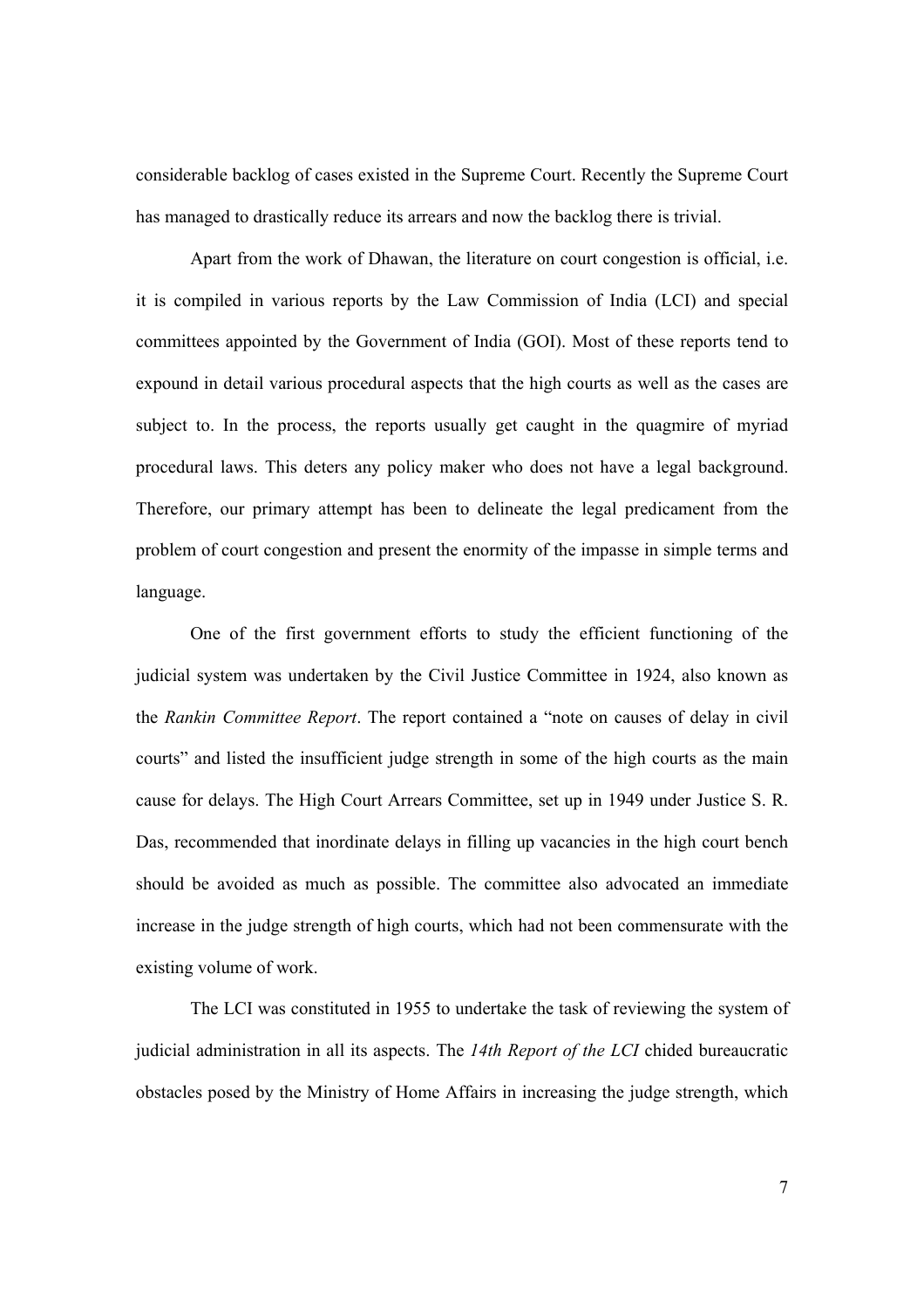in its view had led to accumulation of arrears (LCI, 1958). It advocated a limited role of the state executive in the matter of appointment of judges and also mentioned the delays in filling up vacancies as well as unsatisfactory appointments in high courts. The High Court Arrears Committee, appointed in 1972 under Justice J. C. Shah, expressed the same views (GOI, 1972). It recommended an increase of the permanent judgeships in high courts and appointment of additional and *ad hoc* judges for clearing the arrears. These observations were reiterated in the *79th Report of the LCI* (LCI, 1979) and in the *31st Report of the Estimates Committee* (GOI, 1986a).

The *121st Report of the LCI* (LCI, 1987) and the *124th Report of the LCI* (LCI, 1988) reiterated the earlier views on filling up vacancies expeditiously, augmenting the judge strength and appointing *ad hoc* judges to tackle the problem of arrears. The *Report of the Arrears Committee* (GOI, 1990), known as the *Malimath Committee Report*, also agreed with these views. It concluded that various reports "in one voice" highlighted the same factors, but "nothing worthwhile appears to have been done, resulting in worsening of the problem of arrears."

We can conclude that the main focus of the government reports has been on the supply-side solutions to the problem of court congestion. However, since recently increasing attention has been paid to the need to tackle the problem from the demand side by looking at the areas wherein litigation is at the maximum, and then devising methods to curtail frivolous litigation. The *Report of Justice Satish Chandra Committee* (GOI, 1986b) and the *Malimath Committee Report* are dealing extensively with reforms that can lead to a decline in the litigation rates. Both reports have identified a host of demandrelated reasons for the congestion problem in Indian courts, including the original civil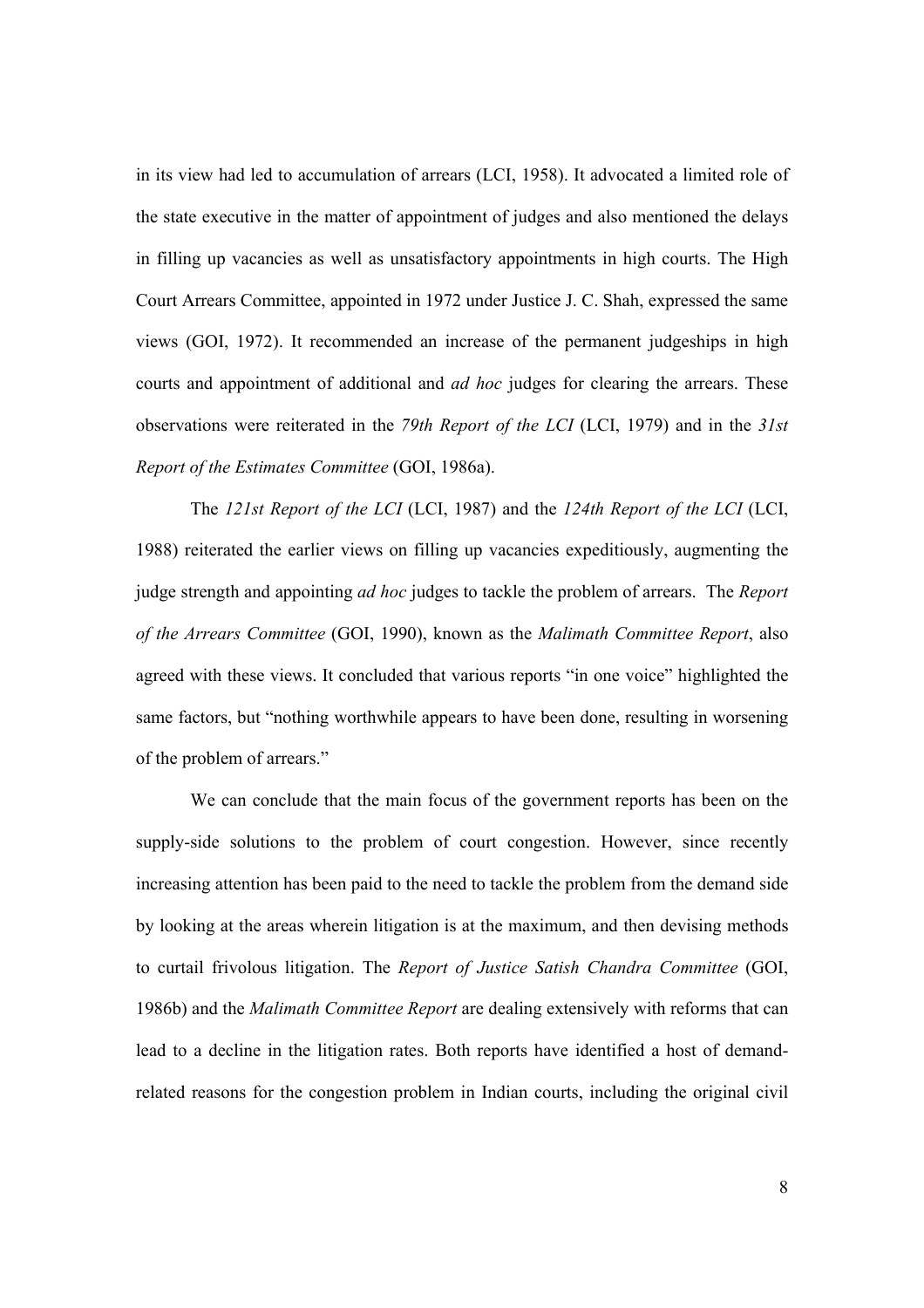jurisdiction of some high courts, accumulation of first appeals, extensive use of second appeals, granting of unnecessary adjournments, etc.

In summary, the government reports have mainly pointed out the infrastructure bottlenecks associated with dispute resolution as the main culprit. However, the reports have not tried to estimate the extent of infrastructure requirements and very little has been said about the congestion problem in lower courts. We next turn to an empirical estimation of the relative importance of both supply- and demand-side factors identified in the government reports as the most important causes of court congestion.

## III. Data and Empirical Results

### *A. Data and Variables*

The analysis that follows is mostly based on raw data provided by the Ministry of Law, Justice, and Company Affairs of the Government of India. Data were available for 27 states and UTs during the period 1995-99. We could collect a comprehensive data set of various judicial indicators, including civil and criminal caseloads, civil and criminal litigation, disposed cases, number of judges, vacancies, etc.<sup>13</sup> We were also able to compute indicators of judicial performance, such as clearance rates. Finally, we were able to differentiate among cases based on their duration. In the interest of brevity, only the results of the analysis using the data on civil and total (civil and criminal) cases are presented<sup>14</sup>

<sup>&</sup>lt;sup>13</sup> In India the civil law cases include personal contract and property disputes, rather than just the narrower group of commercial cases.

 $<sup>14</sup>$  The analysis based on criminal cases produces qualitatively similar results. These results are available</sup> from the authors upon request.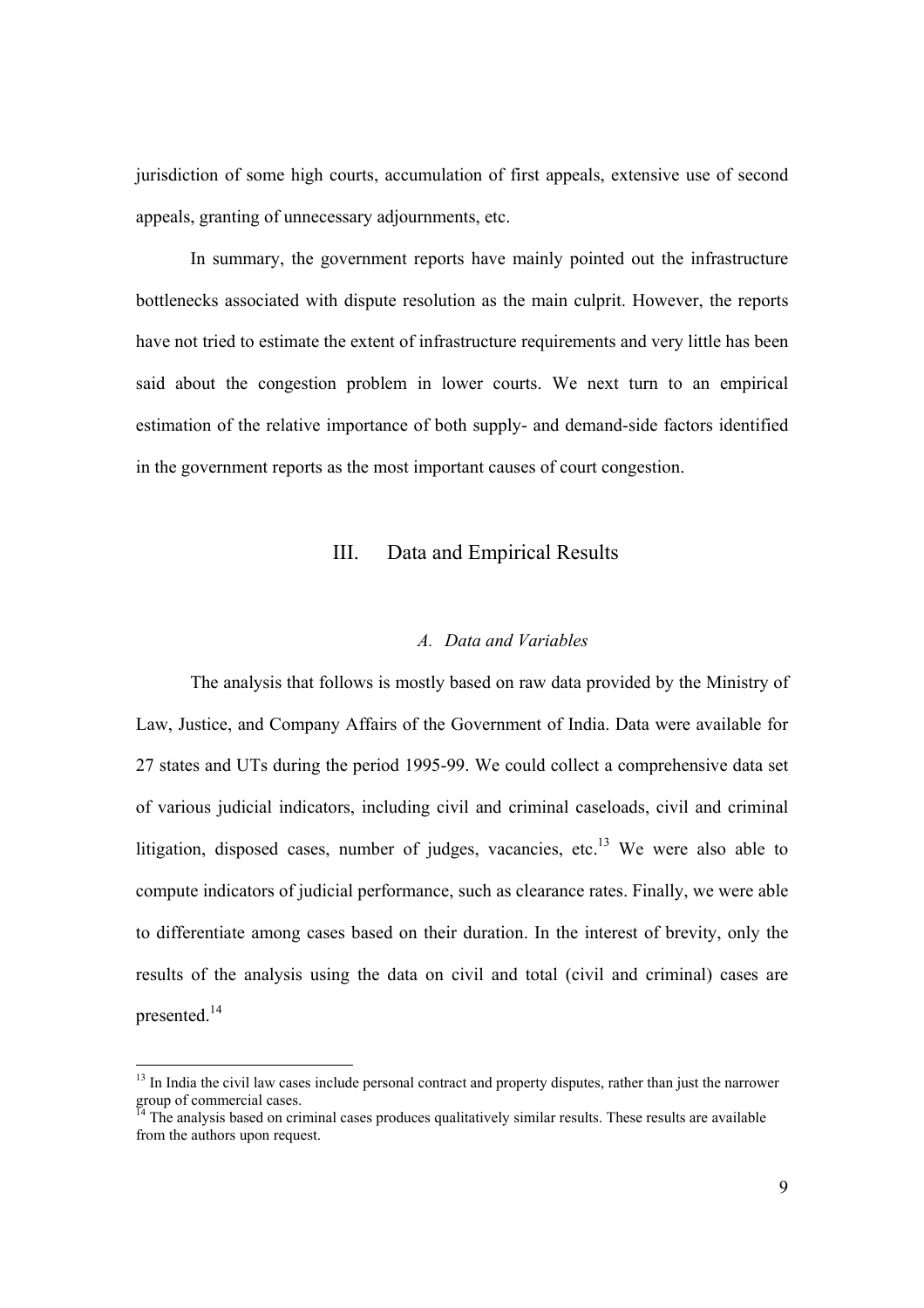Table 1 presents definitions and summary statistics of the variables used in this study. The first problem is how to normalize the variables in order to account for significant variations in population and judicial infrastructure across the Indian states and UTs. In the absence of data on the total number of transactions or disputes, or even the number of legal entities that may be eligible to file these cases, we use both the per capita and per judge numbers as the normalization.<sup>15</sup>

We first focus on the dependent variable, i.e., on the court congestion. Of 20 million pending cases in Indian lower courts, criminal cases constitute around two-thirds, while civil cases make up one-third of the total caseload.<sup>16</sup> About 63 percent of civil cases are more than a year old (31 percent are more than 3 years old), while 59 percent of criminal cases are more than a year old (25 percent are more than 3 years old). This implies that civil cases tend to be dragged on for longer periods. The main reason is that for various (mostly non-judicial) reasons criminal cases get higher priority. Since most civil cases are commercial disputes, this hampers the settlement of economic disputes, leading to higher transaction costs and general inefficiency in commercial activity.

<sup>&</sup>lt;sup>15</sup> On the problem of normalization for comparative purposes, see Ietswaart (1990).

<sup>&</sup>lt;sup>16</sup> For criminal cases, the magisterial courts account for about 90 percent of the caseload.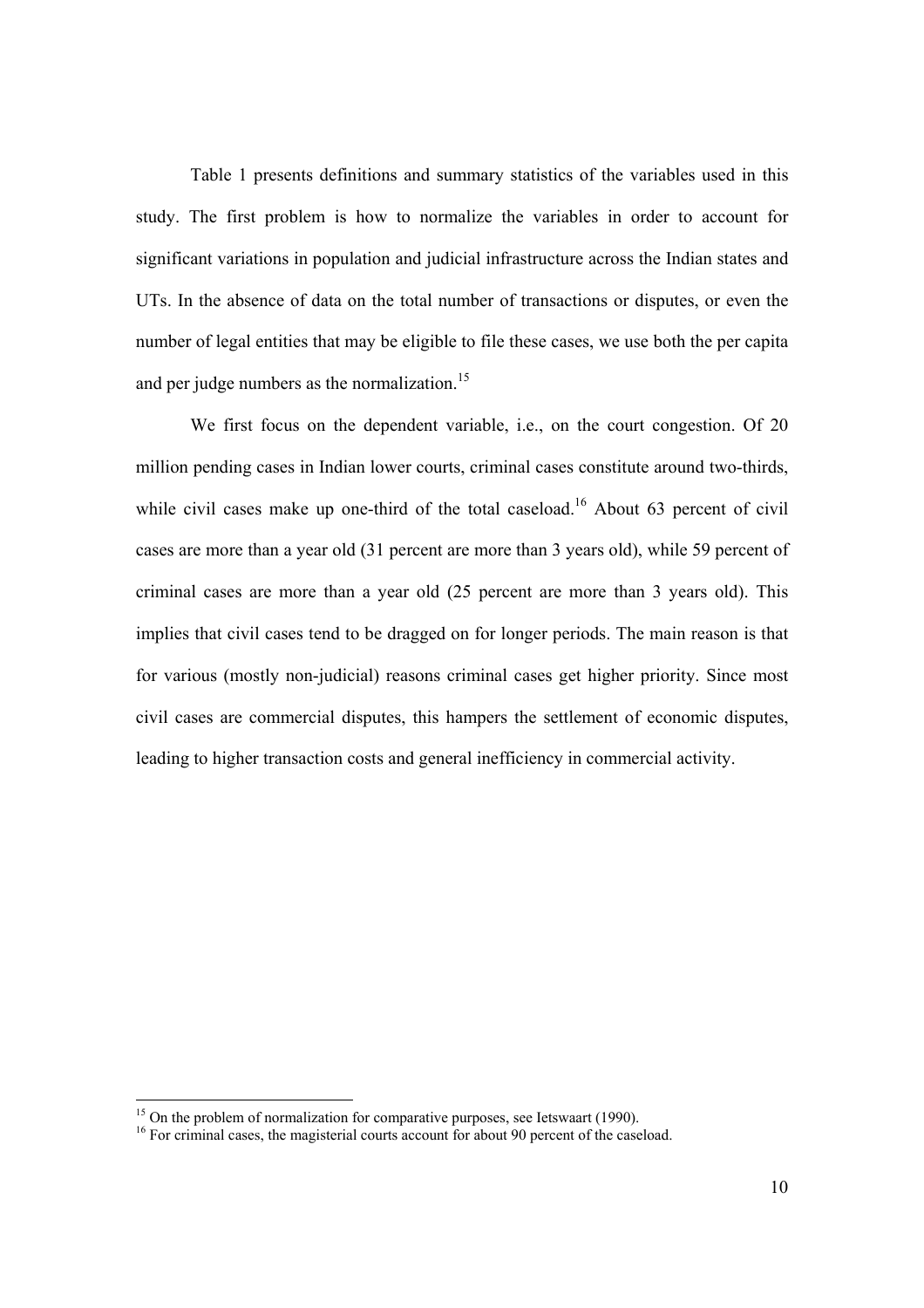| Variable            | Definition                                                                                            | Mean  | σ     |
|---------------------|-------------------------------------------------------------------------------------------------------|-------|-------|
| LDT pc              | Total caseload per capita                                                                             | 0.020 | 0.017 |
| 1YT pc              | Number of cases older than a year per capita                                                          | 0.011 | 0.010 |
| LDCI pc             | Civil caseload per capita                                                                             | 0.007 | 0.006 |
| 1YCI pc             | Number of civil cases older than a year per capita                                                    | 0.004 | 0.004 |
| $LDT$ <sub>pj</sub> | Total caseload per judge (in 000)                                                                     | 1.625 | 1.354 |
| $1YT$ _pj           | Number of cases older than a year per judge (in 000)                                                  | 0.889 | 0.869 |
| LDCI pj             | Civil caseload per judge (in 000)                                                                     | 0.590 | 0.421 |
| 1YCI_pj             | Number of civil cases older than a year per judge (in 000)                                            | 0.353 | 0.285 |
| <b>CNRT</b>         | Total congestion rate (the ratio of total cases older than a                                          | 0.762 | 0.567 |
| <b>CNRCI</b>        | year to total cases disposed)<br>Civil congestion rate (the ratio of civil cases older than a         | 1.244 | 0.987 |
| JUD                 | year to civil cases disposed)<br>Actual number of judges (the sanctioned judge strength               | 0.026 | 0.053 |
| <b>VAC</b>          | minus vacancies) per 1,000 inhabitants<br>Vacancy (the ratio of unfilled judicial posts to sanctioned | 0.080 | 0.091 |
| <b>CLRT</b>         | judge strength)<br>Total clearance rate (the ratio of total cases disposed to total                   | 1.044 | 0.198 |
| <b>CLRCI</b>        | cases filed)<br>Civil clearance rate (the ratio of civil cases disposed to civil                      | 0.993 | 0.157 |
| LTGT pc             | cases filed)<br>Total litigation (the number of total cases filed) per capita                         | 0.017 | 0.018 |
| LTGCI pc            | Civil litigation (the number of civil cases filed) per capita                                         | 0.004 | 0.004 |
| LTGT pj             | Total litigation (the number of total cases filed) per judge                                          | 1.342 | 1.228 |
| LTGCI pj            | (in 000)<br>Civil litigation (the number of civil cases filed) per judge                              | 0.354 | 0.313 |
| Log(GDP)            | (in 000)<br>Logarithm of real Net State Domestic Product per capita                                   | 4.595 | 0.466 |

Table 1: Variable Definitions, Sample Means and Standard Deviations

*Notes*: The means and standard deviations are calculated for the pooled data set, i.e. across all Indian states and UTs over the period 1995-99.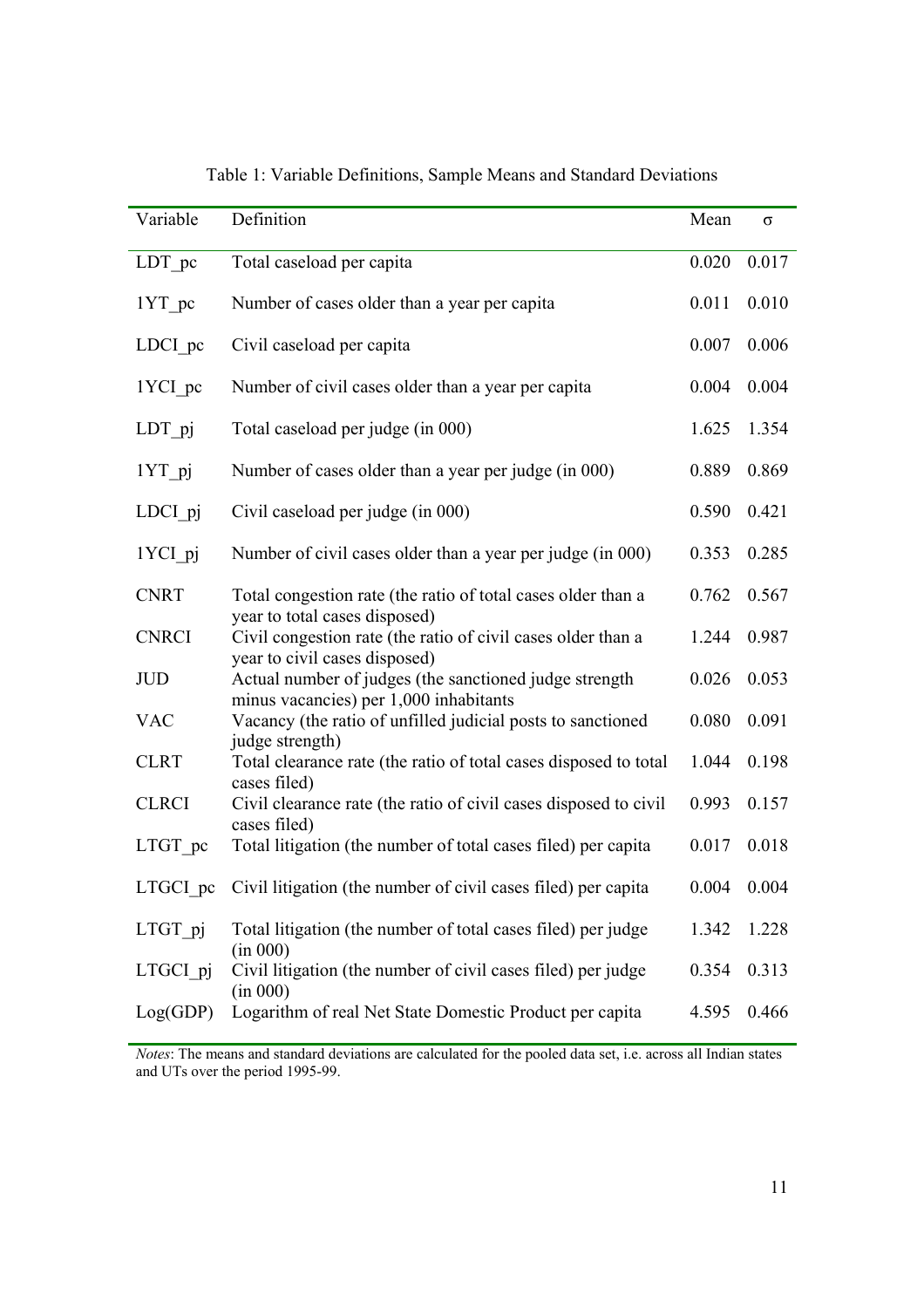In our analysis we use several measures of court congestion. This allows us to identify the nature and level of court congestion across the Indian states and to perform robustness checks on our findings regarding the effect of different factors. Standard indicators of court congestion include caseload per capita (LDT\_pc, LDCI\_pc) and caseload per judge (LDT\_pj, LDCI\_pj). Although the caseload does not provide information on the delays within the system, this indicator usually reflects the situation perceived by the population. Namely, the more cases are pending in the system, the less a quick decision can be expected. Among the Indian states and UTs used in the study, Gujarat has the highest average backlog of 70 cases per 1,000 inhabitants, followed by Chandigarh and Delhi with pendency figures of 66 and 36 cases, respectively. With the number of cases per judge varying from about 7 in Arunachal Pradesh to 6,240 in Gujarat, the mean across the sample is 1,625; in the U.S. state courts the mean is 1,164 (Dakolias, 1999).

The measures based on caseload per capita or per judge do not take into account that most cases require a certain minimum timeframe to be disposed. An operational definition of backlog would consider only cases still pending after a certain period of time. We assume that only cases older than a year constitute the "real" backlog and construct two additional measures: the number of cases older than a year per capita (1YT pc, 1YCI pc) and per judge (1YT pj, 1YCI pj).<sup>17</sup> According to these measures, the problem of congestion is mainly concentrated in Goa, Gujarat, Chandigarh, Maharashtra, and West Bengal.

<sup>&</sup>lt;sup>17</sup> Additional research is needed to determine what time periods are reasonable for case resolution in the context of Indian judiciary.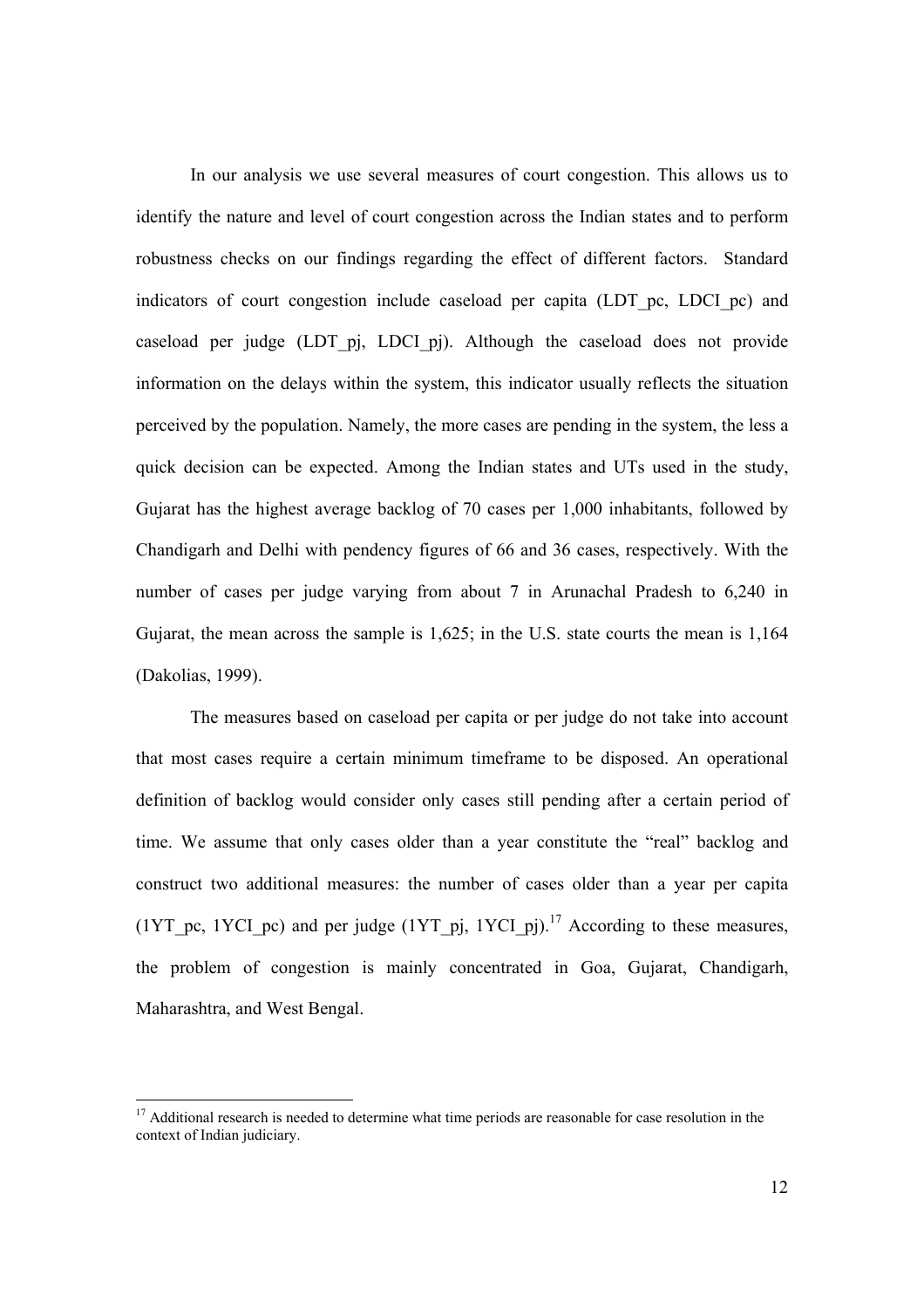The last measure we use is the congestion rate (CNRT, CNRCI) calculated as the ratio of backlog of cases older than a year to cases disposed. This measure reflects the time it would take a court to dispose of the cases older than a year given its current efficiency and clearance rates.<sup>18</sup> For instance, given the current productivity of courts in Bihar, it would take more than 2 years to dispose of their "real" backlogs, while courts in Mizoram would need less than a month. For civil cases, the expected time for disposition of the "real" backlog ranges from about a month in Mizoram to more than 4 years in Bihar.

Table 2 shows the correlation coefficients of the various measures of court congestion defined above. While the measures based on caseloads and the number of cases older than a year are strongly correlated among each other, their correlation with the congestion rates is much weaker. That is, the states with highest caseloads do not necessarily have the highest congestion rates. This anticipates the findings of our econometric analysis: the nature and level of court congestion differs across the states and, therefore, the set of judicial reforms to be considered in each state might also differ.

<sup>&</sup>lt;sup>18</sup> The ratio has no units and multiplying it by 12 gives the figures in months.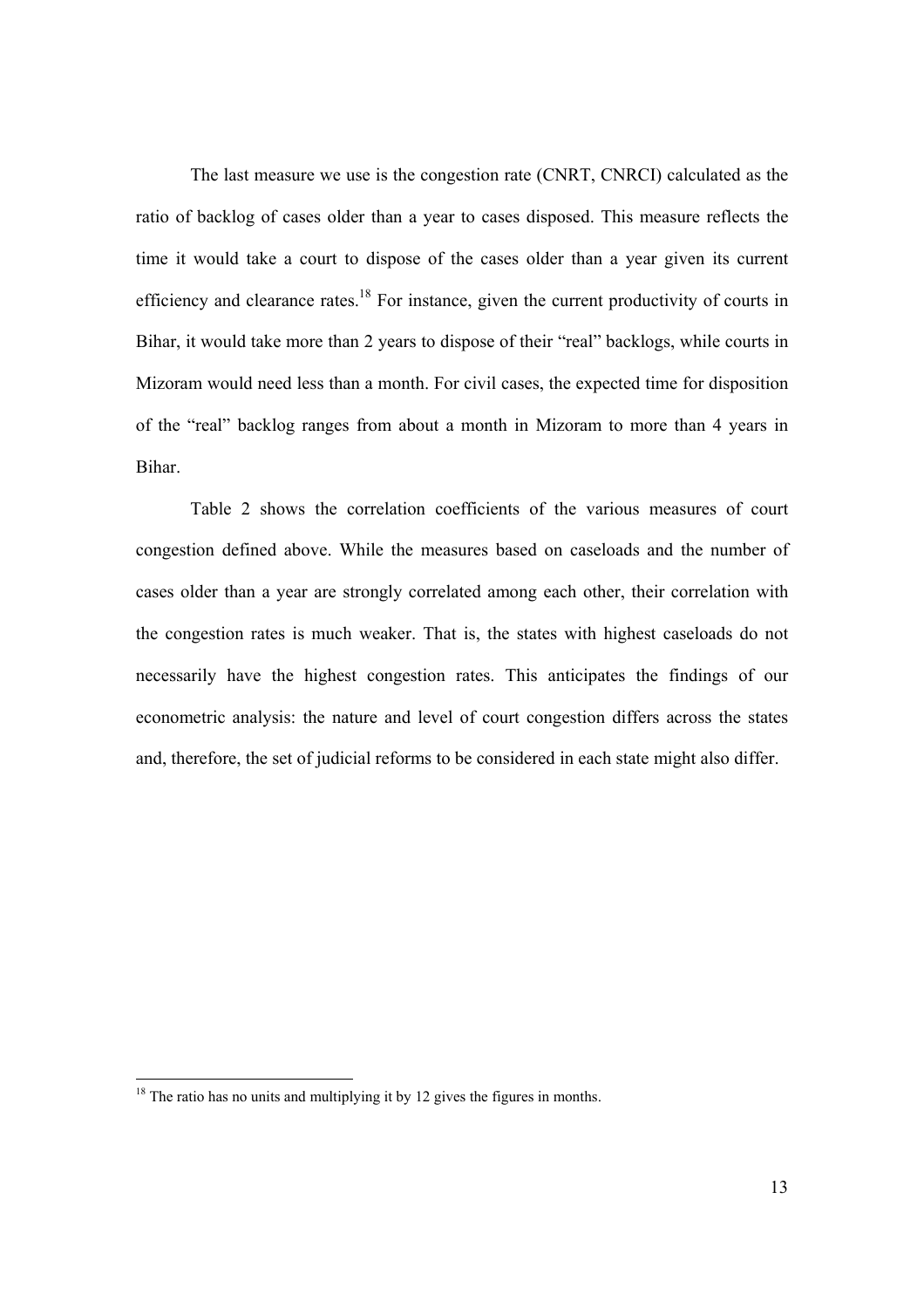|                                                                                                                                                    | Variable |          |           |           |             |                                                                        |             |           |           |             |
|----------------------------------------------------------------------------------------------------------------------------------------------------|----------|----------|-----------|-----------|-------------|------------------------------------------------------------------------|-------------|-----------|-----------|-------------|
|                                                                                                                                                    |          |          |           |           |             | LDT pc 1YT pc LDT pj 1YT pj CNRT LDCI pc 1YCI pc LDCI pj 1YCI pj CNRCI |             |           |           |             |
| Variable                                                                                                                                           |          |          |           |           |             |                                                                        |             |           |           |             |
| LDT pc                                                                                                                                             | 1.00     | $0.89**$ | $0.93***$ | $0.81***$ | $0.18^*$    | $0.78***$                                                              | $0.77***$   | $0.73***$ | $0.78***$ | $0.37***$   |
| $1YT$ pc                                                                                                                                           |          | 1.00     | $0.87***$ | $0.93***$ | $0.40^{**}$ | $0.69***$                                                              | $0.80^{**}$ | $0.66$ ** | $0.82***$ | $0.48***$   |
| LDT_pj                                                                                                                                             |          |          | 1.00      | $0.92$ ** | $0.24$ **   | $0.65$ **                                                              | $0.64$ **   | $0.78***$ | $0.82$ ** | $0.38***$   |
| $1YT$ pj                                                                                                                                           |          |          |           | 1.00      | $0.42$ **   | $0.54$ **                                                              | $0.63***$   | $0.67***$ | $0.82$ ** | $0.51$ **   |
| <b>CNRT</b>                                                                                                                                        |          |          |           |           | 1.00        | 0.08                                                                   | $0.25$ **   | 0.10      | $0.28***$ | $0.81***$   |
| LDCI pc                                                                                                                                            |          |          |           |           |             | 1.00                                                                   | $0.95***$   | $0.86$ ** | $0.84$ ** | 0.14        |
| 1YCI pc                                                                                                                                            |          |          |           |           |             |                                                                        | 1.00        | $0.78***$ | $0.87***$ | $0.30^{**}$ |
| LDCI pj                                                                                                                                            |          |          |           |           |             |                                                                        |             | 1.00      | $0.93***$ | $0.18*$     |
| 1YCI pj                                                                                                                                            |          |          |           |           |             |                                                                        |             |           | 1.00      | $0.37***$   |
| <b>CNRCI</b>                                                                                                                                       |          |          |           |           |             |                                                                        |             |           |           | 1.00        |
| <i>Notes</i> : The correlation coefficients are calculated for the pooled data set, i.e. across all Indian states and UTs over the period 1995-99. |          |          |           |           |             |                                                                        |             |           |           |             |

Table 2: Correlation Matrix for Various Indicators of Court Congestion

\*\* Correlation is significant at the .01 level

\* Correlation is significant at the .05 level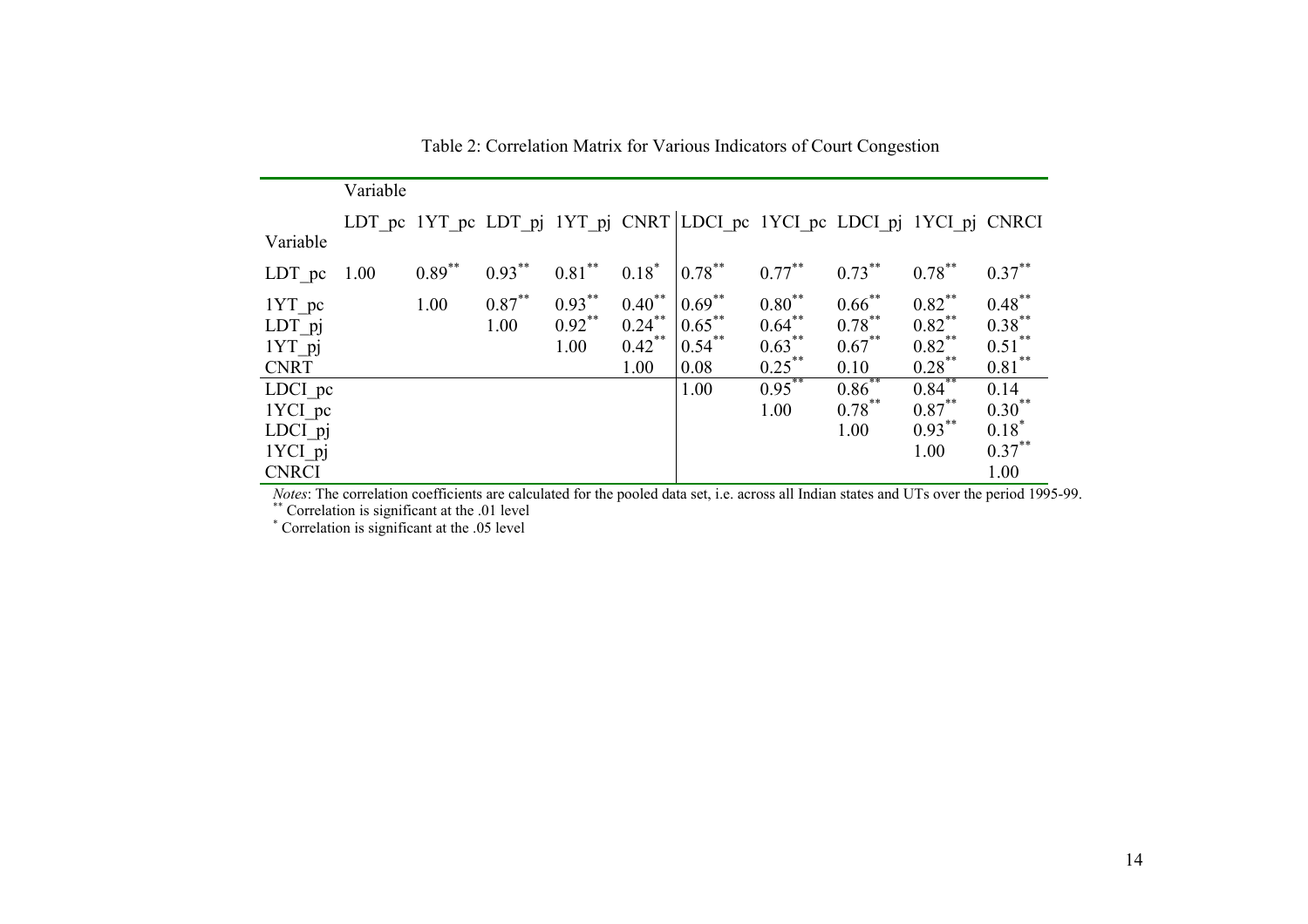Our set of independent variables consists of indicators measuring various aspects of judicial performance. The first independent variable of interest is the number of judges per 1,000 inhabitants (JUD). In particular, we look into the effect of the *actual* judge strength defined as the difference between the sanctioned judge strength (the number of allowable or "desirable" judgeships in the respective courts) and the number of vacancies. Assam, Uttar Pradesh and West Bengal have the lowest number of judges per capita.<sup>19</sup>

According to the Constitution, the power to appoint judges and determine the judge strength of high courts is vested in the President. As for the lower courts, the Chief Justice of the respective high court determines the number of judges and this figure is supposed to be calculated based on caseload, case content, case delay and other factors.<sup>20</sup> This implies that JUD could be endogenous with our measures of court congestion. However, the Hausman test could not confirm any endogeneity and we did not instrument this variable.<sup>21</sup> This is understandably so since quantitative data on judicial backlogs and performance were, at least until recently, very poor. Thus, in reality the number of judges could not have been determined based on congestion data.

The second independent variable of interest is the percentage of vacancies (VAC). This is an important variable in the Indian context, since most Indian courts have vacancies and are very seldom at full strength. The problem is most severe in Delhi,

 $19$  Unfortunately, it is not possible to break up the number of judges into judges that deal only with civil cases or only with criminal cases.

 $20$  The Supreme Court authorizes expansions in lower court judgeships suggested by the Chief Justice. As in other countries, politics plays a role in both the calculation of the number of judgeships by the Chief Justice and the court expansion decisions of the Supreme Court. See de Figueiredo et al. (2000) for interesting findings on how much politics matters in comparison with caseload pressure when it comes to court expansion decisions of the Congress in the USA.

<sup>&</sup>lt;sup>21</sup> The Hausman test could not reject the null hypothesis regardless of whether we used the actual or the sanctioned judge strength in our specification.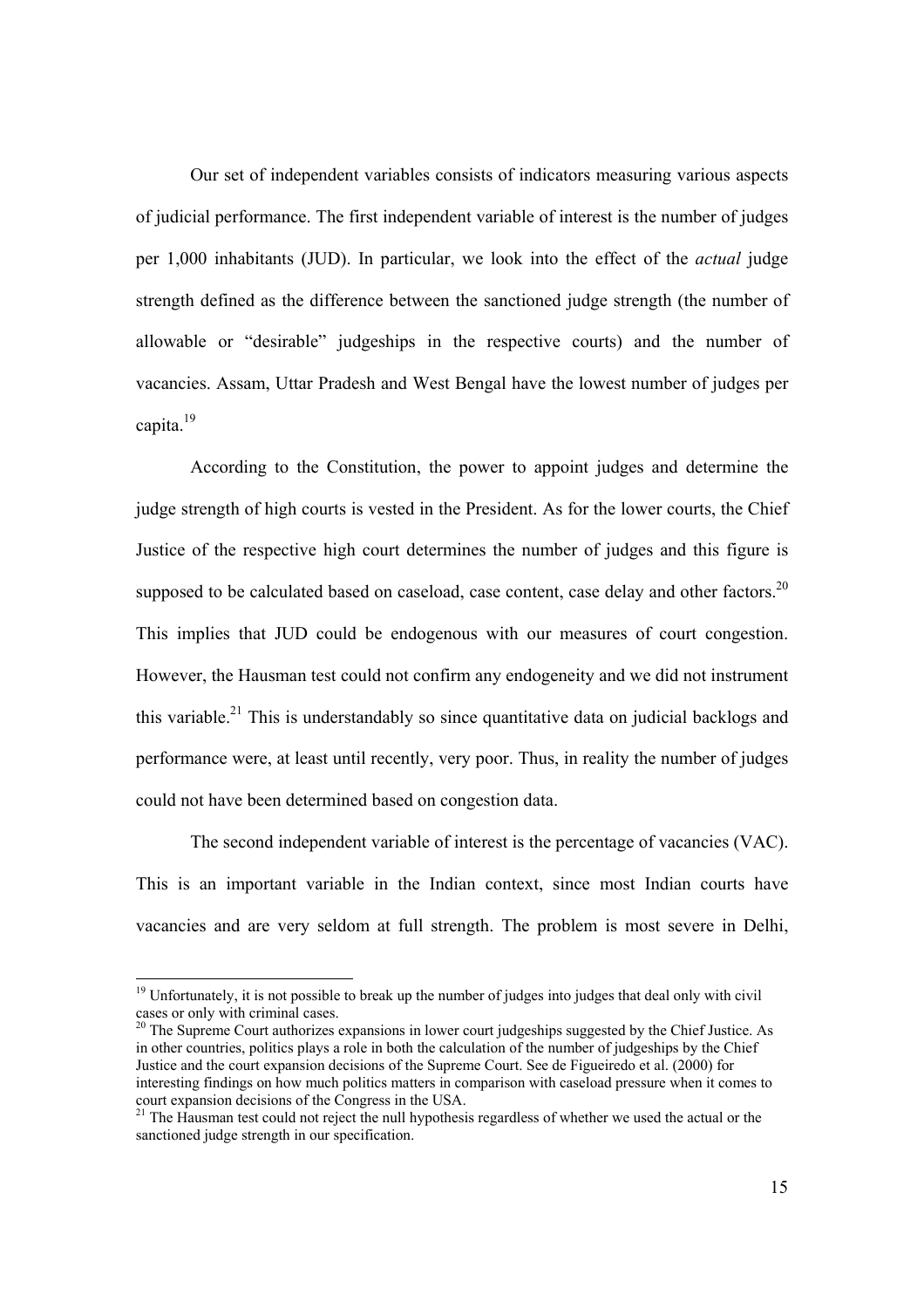where almost 40 percent of the judicial posts are unfilled. One of the reasons for vacancies is that a large number of judges are appointed for chairmen of various commissions, committees, etc. Another, probably more important, reason are the delays in appointment of judges.<sup>22</sup> The Chief Justice should be in a position to determine when a vacancy is coming up and initiate the proposal well in advance. However, such advance planning is seldom done. Furthermore, district court appointments are made by the governor of the state, who consults with the Chief Justice. The governor has to check the integrity of the candidate and this also takes a long time. Indeed, there is a stipulated time of one month by which the governors have to give their opinion, but this deadline is seldom obeyed, nor is there any effort to strictly enforce it.<sup>23</sup>

The third independent variable is the clearance rate (CLRT, CLRCI), measured as the ratio of cases disposed to cases filed. This indicator is a measure of court productivity in dispute resolution and a determining factor in the growth of pending cases. Only when the clearance rate is greater than 100 percent are the courts able to catch up on case backlogs. The total clearance rate (CLRT) varied significantly across the Indian states and UTs with some of the lowest values calculated for Andaman & Nicobar (70 percent) and some of the highest in Manipur (242 percent). However, for most states the CLRT remained between 90 and 105 percent. This is similar to the United States, which has a median clearance rate of 97 percent in its state courts, and stands in sharp contrast to many developing countries that have much lower clearance rates and are not able to meet the demand for judicial services. $24$ 

 $22$ <sup>22</sup> The Malimath Committee Report deals extensively with various causes of vacancies.

<sup>&</sup>lt;sup>23</sup> Frequently, the governor recommends his own candidate and a new proposal has to be drawn up, delaying further the appointment process.

 $^{24}$  Clearance rates in U.S. state courts vary from 35-266 percent (Dakolias, 1999).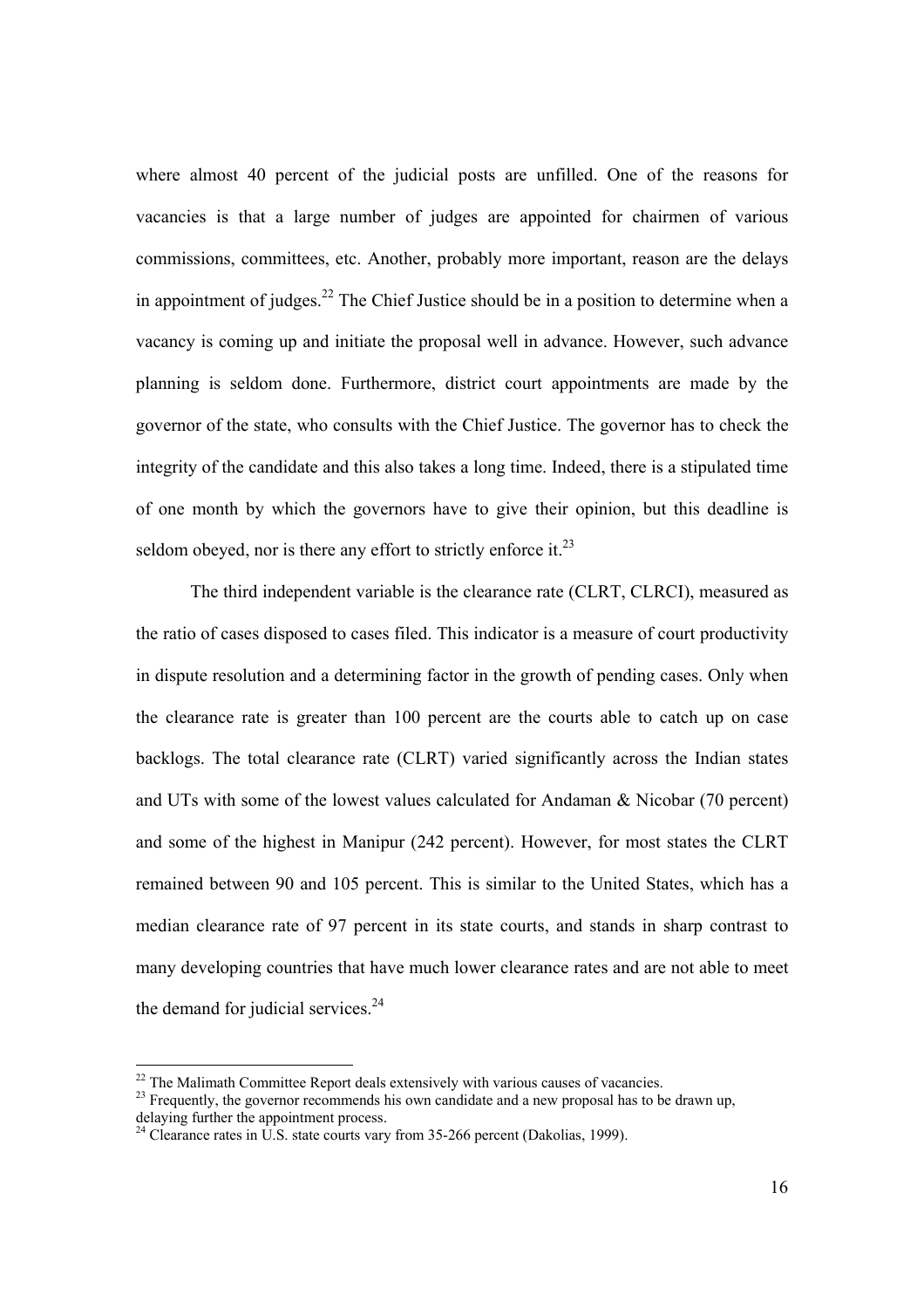The fourth independent variable is litigation (LTGT, LTGCI), which measures the number of new cases filed each year. The number of cases filed per capita or per judge is usually used to determine the demand on the court system, the expected caseload, and the ability of the court system to manage the national docket.<sup>25</sup> In India the situation is somewhat special, given the fact that courts are slow and overburdened but nevertheless heavily used. The average number of filed cases per judge during the 1995-99 period was about 1,300 which is again comparable to the U.S. average.<sup>26</sup> The courts in Chandigarh have the highest workload, reporting on average 6,000 filed cases per judge.

Since the large backlogs and delays might be an additional incentive for litigants to misuse the court system by fraudulent litigation, the litigation variables could be endogenous.27 Alternatively, as noted by Priest (1989), the extent of congestion could have an important influence on the motivations of the parties to settle or litigate a dispute. Indeed, the endogeneity of the litigation variables was confirmed by the Hausman test and they were instrumented for use in our regressions. We used the following instruments: cases disposed per capita (or per judge), population density, percentage of urban population, literacy rates, and Panchayats per capita.

 Finally, since the level of economic development might be an important explanatory variable, we control for per capita income, i.e., the logarithm of per capita Net State Domestic Product in constant 1980 Rupees.

 $25$  The number of cases filed per year may not reflect the full demand on the judiciary, however, as it does not account for those disputes not filed because of resource constraints of the parties, lack of confidence in the judicial system or other reasons.

 $^{26}$  In contrast, German judges receive only 176 cases per year (Dakolias, 1999).

<sup>&</sup>lt;sup>27</sup> Indeed, the early and very influential study by Zeisel et al. (1959) has been largely criticized for its failure to account for endogeneity of litigation. That is, the authors presumed that the rate that disputes were brought to litigation was exogenous with respect to court congestion.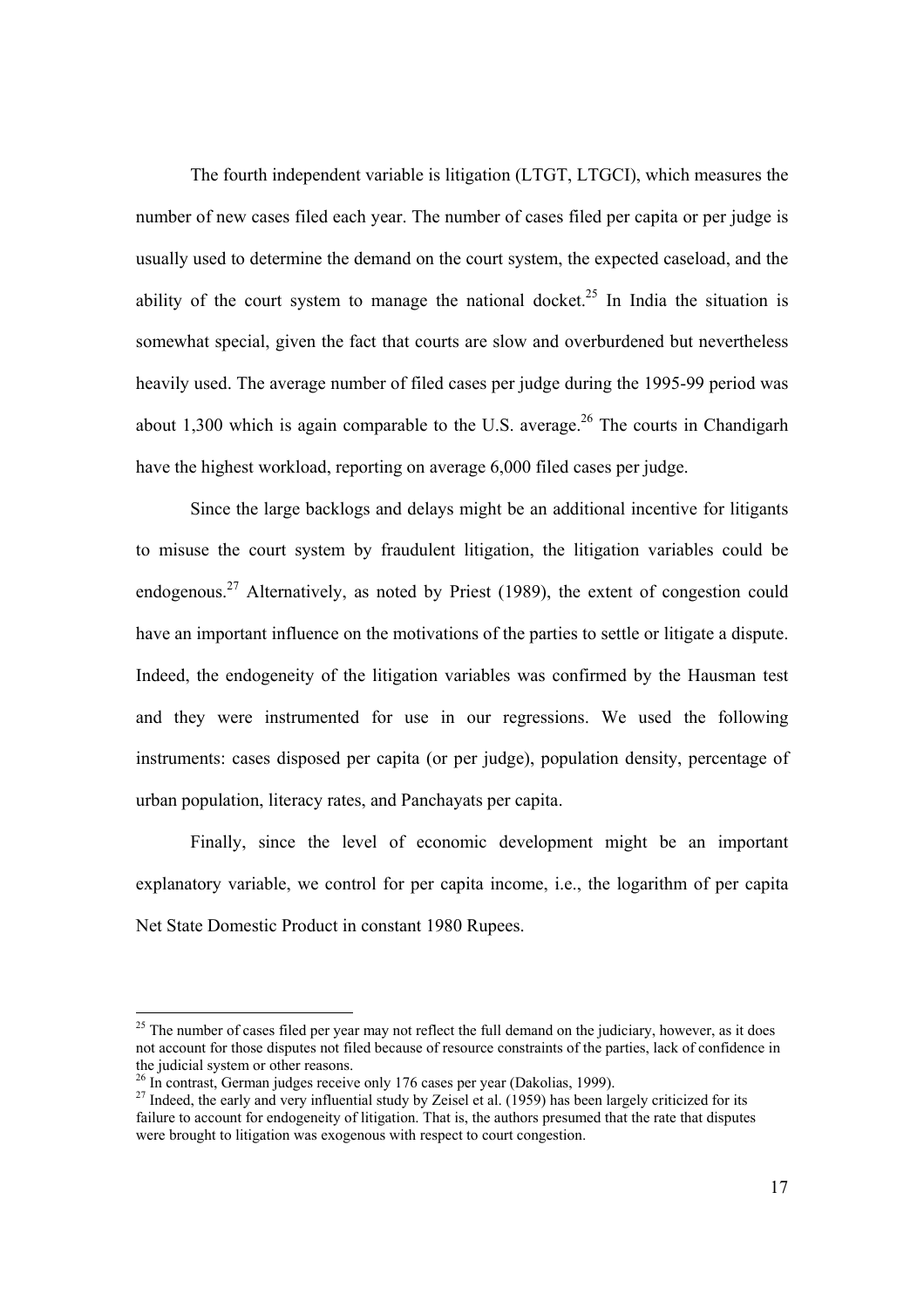## *B. Econometric Analysis*

Our data set combining time series and cross sections calls for a panel analysis. Although data are available only from 1995-99, the data set includes 27 Indian states and UTs that display considerable variation, thus reducing the risk of spurious results and weak inferences. Tables 3 and 4 report the results of fixed effects regressions.<sup>28</sup> The state fixed effects account for unmeasured factors determining court congestion, such as a jurisdiction's local legal culture and its informal rules of litigation behaviour. The standard errors are listed in parentheses below the variables. All significance tests are two-sided asymptotic *t*-tests that are consistent in the presence of heteroskedasticity. Since autocorrelation was detected for the pending cases older than a year, the FGLS procedure was used (Greene, 2003) and AR(1) consistent standard errors are listed for regressions  $(2)$ ,  $(4)$ ,  $(8)$ , and  $(10)$ .

 We first run a set of regressions to examine the effects of independent variables on total caseloads (Table 3). As shown by our estimates, the number of judges per capita appears to offer little in the way of explaining the total caseloads. The coefficient on JUD has a significantly (though only marginally) negative effect only on the congestion rates, while its effect on the other measures of court congestion is insignificant. This allows us to conclude that increasing the number of judges may not always solve the problem. Similarly, the coefficient on vacancies is mostly insignificant. However, eliminating the vacancies seems to be particularly important in jurisdictions with a large number of pending cases per judge.

<sup>&</sup>lt;sup>28</sup> The Hausman test for the fixed and random effects regressions confirmed that the fixed effects model is the better choice.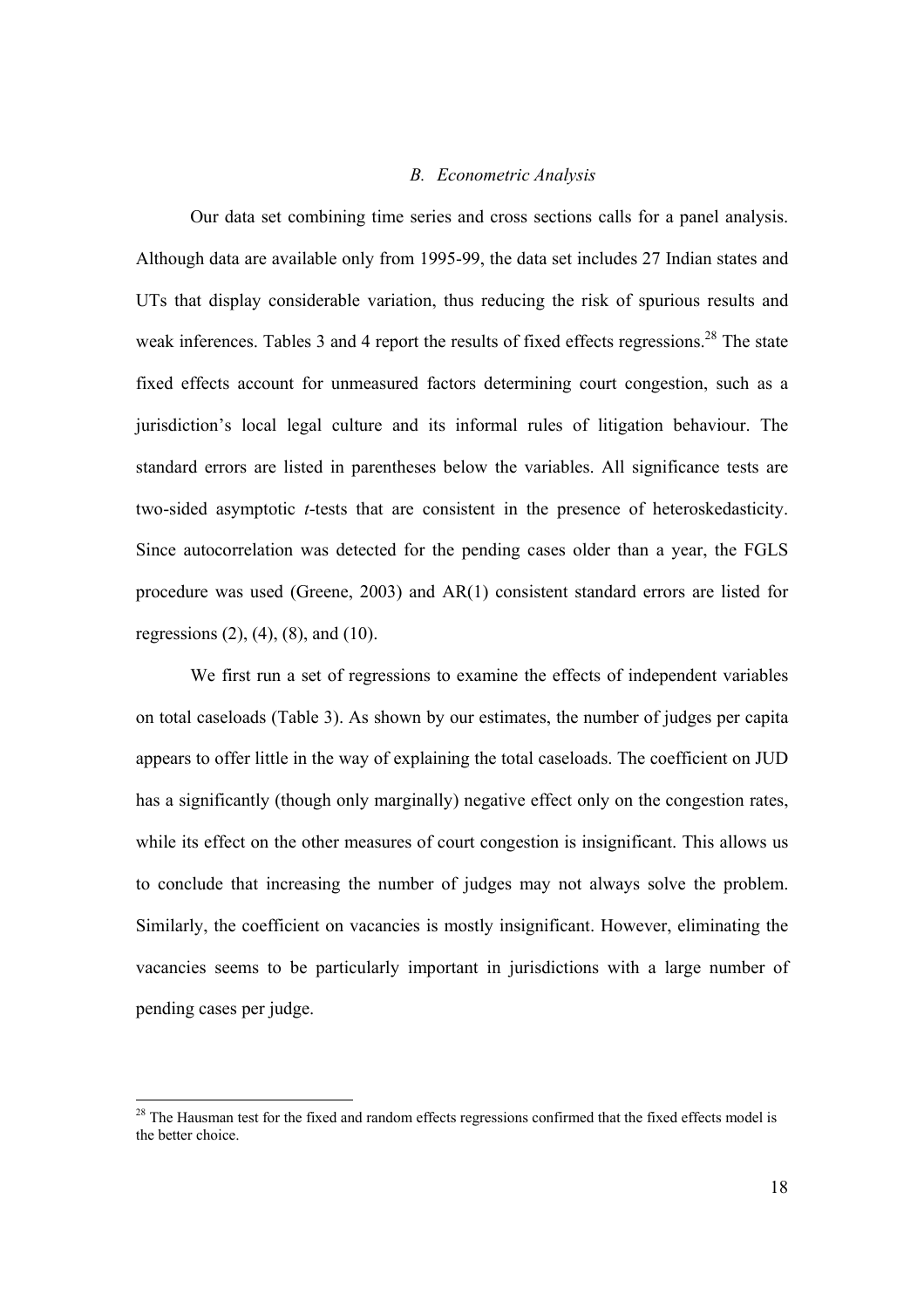The clearance rates have a significant and negative effect on caseloads per capita and per judge, as well as on the congestion rates. That is, court productivity is a very important factor in reducing court backlogs and congestion. The effect of CRLT on the backlog of cases older than a year is insignificant, indicating that the courts are focusing mainly on the new cases filed each year and are not addressing their pending cases. Indeed, during the period 1995-99, the courts tended to adjust their productivity only to the number of cases filed, not to their full caseloads. Such measures make it difficult to reduce the "real" backlogs.<sup>29</sup> Other studies (Goerdt et al., 1989; Dakolias, 1999) have also found that an increase in filed cases may cause courts to internally adapt to the change to maintain their rates of case resolution.<sup>30</sup>

As expected, the litigation has a positive and significant effect on the caseloads. This is consistent with the argument often raised by litigation economics that there are factors offsetting the effect of delay reduction programs. The negative effect of litigation on the congestion rate again confirms that the courts are adjusting their productivity merely to the number of filings.<sup>31</sup>

<sup>29</sup> The 1924 *Rankin Committee Report* was the first one to mention this problem: "So long as such arrears exist, there is temptation to which many presiding officers succumb, to hold back the heavier contested suits and devote attention to the lighter ones. The turnout of decisions in contested suits is thus maintained somewhere near the figure of institution, while the really difficult work is pushed back into the ground." <sup>30</sup> On the other hand, Priest (1989) argues that there is a reverse causality. According to him, there is some

equilibrium level of court congestion. When reforms are implemented and delays decrease, more cases are filed in the courts thereby bringing congestion back toward an equilibrium level.

 $31$  In a separate set of regression, the number of cases filed displayed a robustly positive effect on the disposal of cases. This effect is stronger than the positive effect of the filings on the backlog of cases older than a year, resulting in a negative effect of the filings on the congestion rate.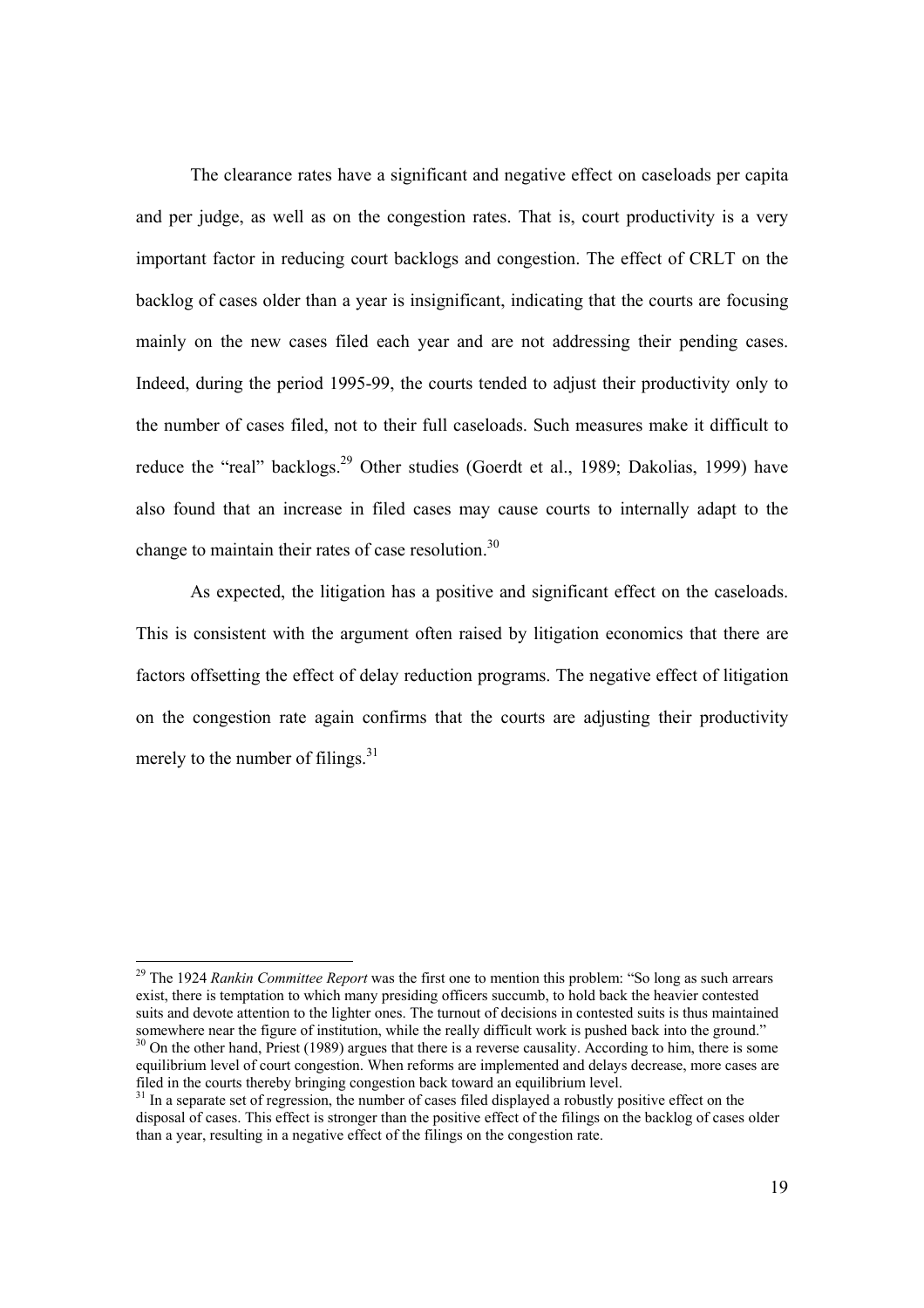|                              | (1)                   | (2)                   | (3)                               | (4)                   | (5)                         | (6)                    |
|------------------------------|-----------------------|-----------------------|-----------------------------------|-----------------------|-----------------------------|------------------------|
| Dep. Var.                    | LDT pc                | 1YT pc                | LDT pj                            | 1YT pj                | <b>CNRT</b>                 | <b>CNRT</b>            |
| <b>JUD</b>                   | .0042                 | .0281                 | $-5144$                           | $-1.650$              | $-6.262$ <sup>*</sup>       | $-7.344$ <sup>*</sup>  |
| <b>VAC</b>                   | (.0639)<br>.0011      | (.0634)<br>.0003      | (5.647)<br>$1.392**$              | (5.640)<br>$.9367***$ | (3.882)<br>$-2212$          | (3.899)<br>.0487       |
| <b>CLRT</b>                  | (.0072)<br>$-.0034$   | (.0037)<br>$-.0011$   | (.6326)<br>$-.2900$ <sup>**</sup> | (.3494)<br>$-.1030$   | (.4354)<br>$-.5315***$      | (.4368)<br>$-.5039***$ |
| LTGT $pc^{1}$                | (.0015)<br>$.4013***$ | (.0007)<br>$.3782***$ | (.1365)                           | (.0674)               | (.0921)<br>$-11.70^{\circ}$ | (.0942)                |
| LTGT $pi^{1}$                | (.0750)               | (.0611)               | .4687                             | .1532                 | (4.551)                     | $-.1969$ <sup>*</sup>  |
| Log(GDP)                     | $-.0166$              | $-.0039$              | (.1015)<br>$-1.210$               | (.0557)<br>$-4619$    | -.7906                      | (.0700)<br>$-.7919***$ |
| No. obs.                     | (.0028)<br>132        | (.0024)<br>105        | (.2452)<br>132                    | (.2283)<br>105        | (.1709)<br>132              | (.1693)<br>132         |
| Adj. $R^2$<br>$\hat{\sigma}$ | .9748<br>.0027        | .9778<br>.0013        | .9698<br>.2353                    | .9672<br>.1185        | .9156<br>.1634              | .9166<br>.1625         |

Table 3: Fixed Effects Estimates for Total Cases

*Notes*: In regressions 1, 3, 5 and 6, White heteroskedasticity-consistent standard errors are given in parentheses. Regressions 2 and 4 are estimated by FGLS procedure correcting for autocorrelation and AR(1) consistent standard errors are given in parentheses.

\*\*\*\* indicate significance at the 1% level, \*\*\* at the 5 %, and \* at the 10% level.

<sup>1)</sup> In regressions 1, 3, 5 and 6, the variables have been instrumented to correct for possible endogeneity bias. The instruments used were: cases disposed per capita (or per judge), population density, percentage of urban population, literacy rate, and Panchayats per capita.

 The negative coefficient on income can be explained by the fact that higher amount of available resources contributes to a higher clearance rate.<sup>32</sup> Alternatively, the size of the government increases with the per capita income (Mueller, 2003). Thus, a higher per capita income can explain more judges per capita, higher clearance rates, and lower caseloads.

 Table 4 presents yet a further effort to explain civil court congestion. The coefficients on JUD and VAC are insignificant, regardless of the measure of congestion

 $32$  Indeed, regressions using clearance rates as a dependent variable revealed a significantly positive effect of the per capita income.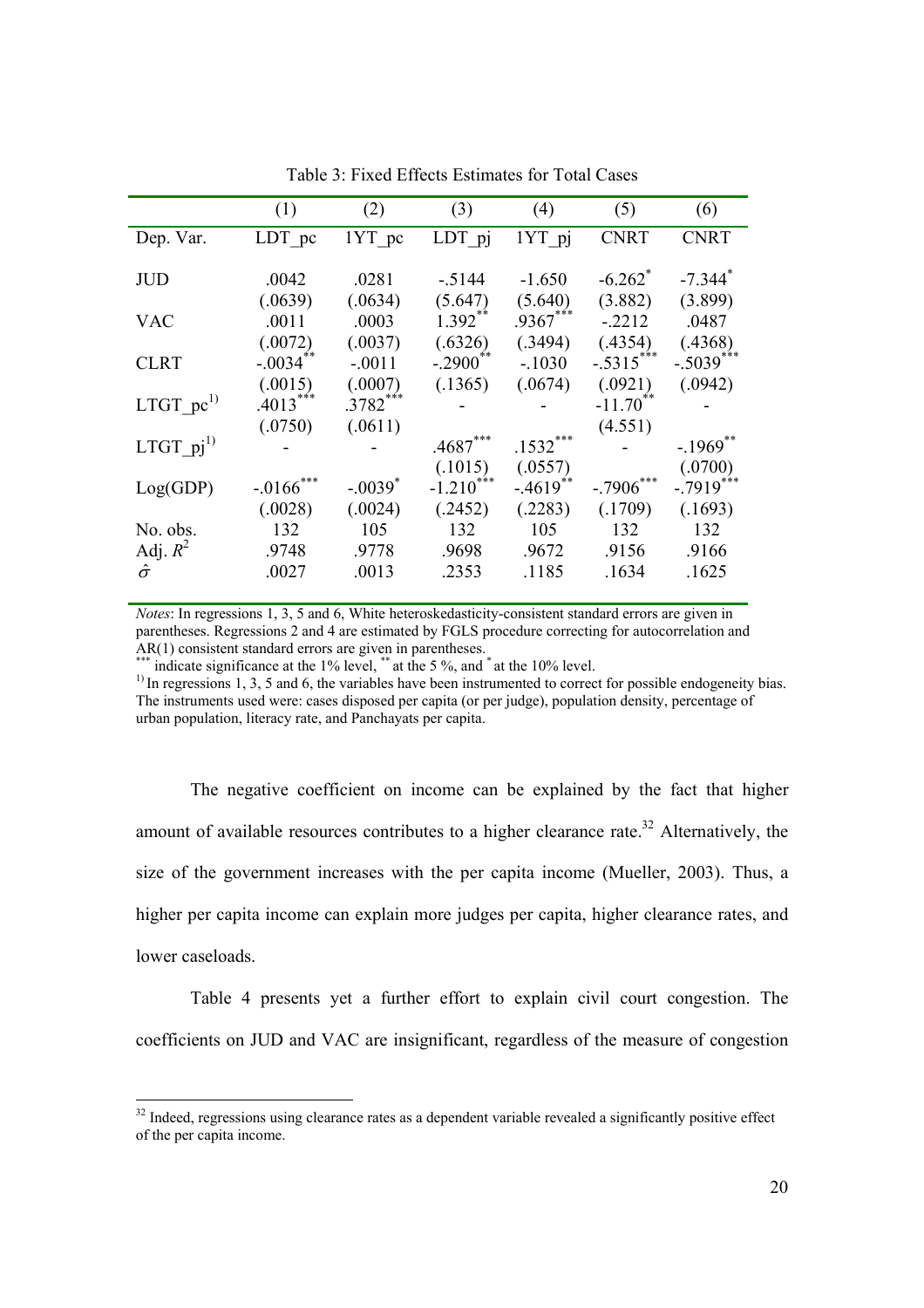used.<sup>33</sup> The clearance rates and volume of litigation have similar effects as in the case of total cases. The coefficient on income remains mainly negative and significant.

 The results of our empirical analysis imply that the effect of any single reform measure will differ across state jurisdictions as the values of the various measures of court congestion across jurisdictions differ. Thus, for example, a doubling of judges within one jurisdiction may have a substantially different effect from a doubling of judges in another jurisdiction if there are differences between the jurisdictions in their congestion rates. Similarly, even within a single jurisdiction, a reform such as a doubling of judges in one year may have a substantially different effect than a doubling in a different year since the congestion rate changes over the years.

 $33$  Note, however, that the coefficients on JUD and VAC have mostly the expected negative signs but have large standard errors. One reason for these insignificant results may be the measurement of the variables. We were not able to obtain data on the number of judges dealing exclusively (or mainly) with civil cases, or to measure the time the judges spend on resolving civil cases.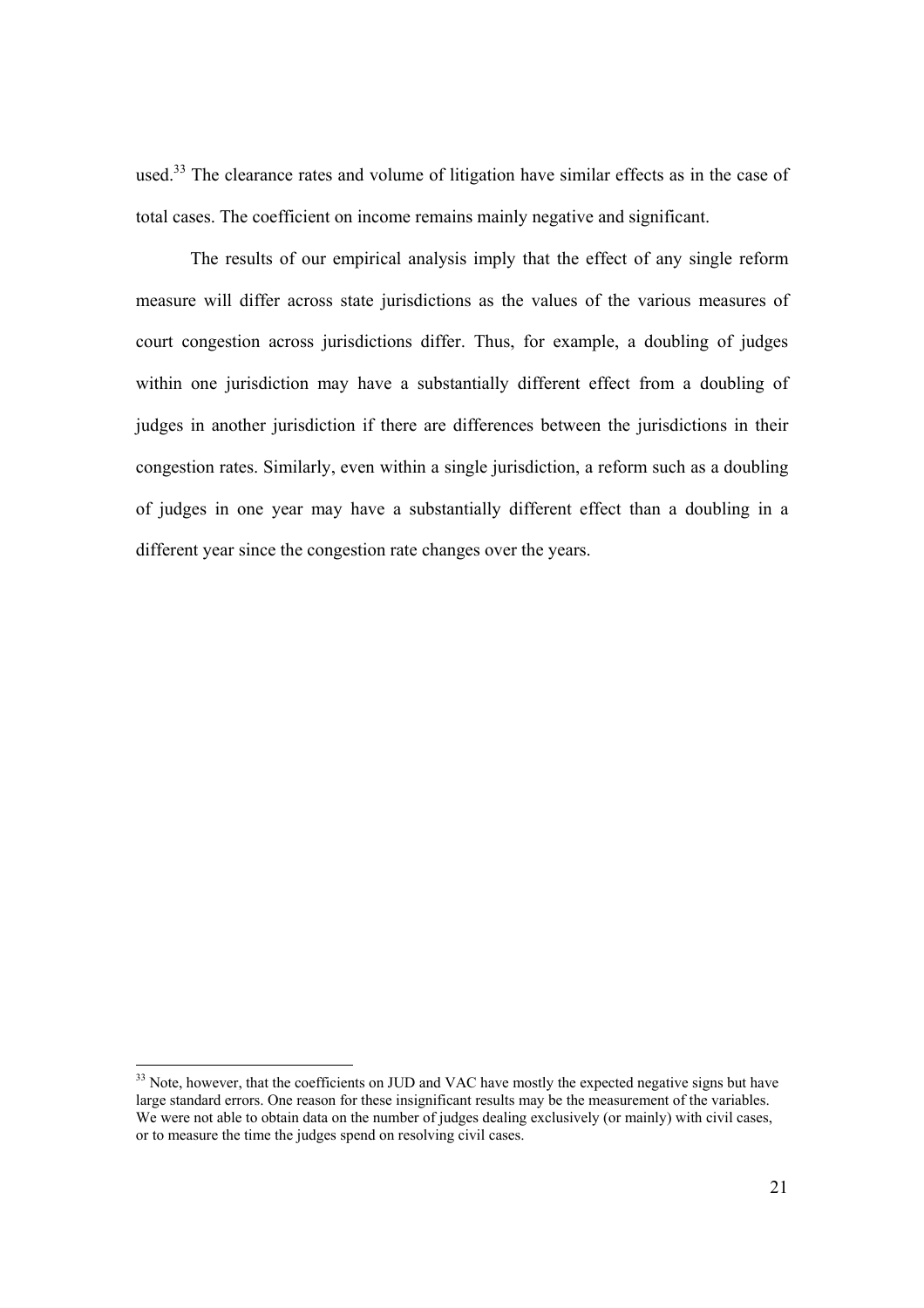|                              | (7)                               | (8)                             | (9)                               | (10)                 | (11)                             | (12)                             |
|------------------------------|-----------------------------------|---------------------------------|-----------------------------------|----------------------|----------------------------------|----------------------------------|
| Dep. Var.                    | LDCI pc                           | 1YCI pc                         | LDCI pj                           | 1YCI pj              | <b>CNRCI</b>                     | <b>CNRCI</b>                     |
| <b>JUD</b>                   | $-0.0135$                         | $-.0286$                        | $-1.903$                          | $-3.787$             | $-7.173$                         | $-8.239$                         |
| <b>VAC</b>                   | (.0159)<br>$-.0017$               | (.0305)<br>$-.0016$             | (1.733)<br>.2110                  | (2.760)<br>.1663     | (6.333)<br>.2468                 | (7.151)<br>.5126                 |
| <b>CLRCI</b>                 | (.0018)<br>$-.0012$ <sup>**</sup> | (.0016)<br>.0002                | (.1920)<br>$-.1199$ <sup>**</sup> | (.1502)<br>.0116     | (.7027)<br>$-.3107$ <sup>*</sup> | (.7922)<br>$-.3762$ <sup>*</sup> |
|                              | (.0005)<br>***                    | (.0005)                         | (.0500)                           | (.0459)              | (.1843)                          | (.2063)                          |
| LTGCI $pc1$                  | .2621<br>(.0716)                  | $.1219$ <sup>*</sup><br>(.0707) |                                   |                      | $-183.3***$<br>(28.46)           |                                  |
| LTGCI $pi^{1}$               |                                   |                                 | $.5985***$                        | $.0954*$             |                                  | $-.9229***$                      |
| Log(GDP)                     | $-.0018***$                       | $-.0021$                        | (.0634)<br>$-.1769$               | (.0557)<br>$-.2162]$ | .1126                            | (.2617)<br>.2194                 |
| No. obs.                     | (.0007)<br>132                    | (.0011)<br>105                  | (.7361)<br>132                    | (.1053)<br>105       | (.2716)<br>132                   | (.3038)<br>132                   |
| Adj. $R^2$<br>$\hat{\sigma}$ | .9863<br>.0007                    | .9770<br>.0005                  | .9706<br>.0720                    | .9437<br>.0509       | .9284<br>.2650                   | .9099<br>.2973                   |
|                              |                                   |                                 |                                   |                      |                                  |                                  |

Table 4: Fixed Effects Estimates for Civil Cases

*Notes*: In regressions 7, 9, 11 and 12, White heteroskedasticity-consistent standard errors are given in parentheses. Regressions 8 and 10 are estimated by FGLS procedure correcting for autocorrelation and AR(1) consistent standard errors are given in parentheses.

\*\*\*\* indicate significance at the 1% level, \*\*\* at the 5 %, and \* at the 10% level.

<sup>1)</sup> In regressions 7, 9, 11 and 12, the variables have been instrumented to correct for possible endogeneity bias. The instruments used were: cases disposed per capita (or per judge), population density, percentage of urban population, literacy rate, and Panchayats per capita.

In summary, our estimates help us move away from the general "one-size-fits-all" remedies for observed deficiencies in the court system and develop more focused approach tailored to the needs of individual states and UTs. Thus, while increasing the number of judges might lead to reduction in congestion rates, this solution is not likely to contribute to an improvement of the situation in the court systems facing large caseloads. On the other hand, elimination of vacancies seems particularly relevant for judiciaries with large caseloads per judge. The clearance rates have a well-defined, negative effect on both caseloads and congestion rates. This suggests that improvements in court productivity are crucial for reducing the congestion in all state judiciaries. Finally,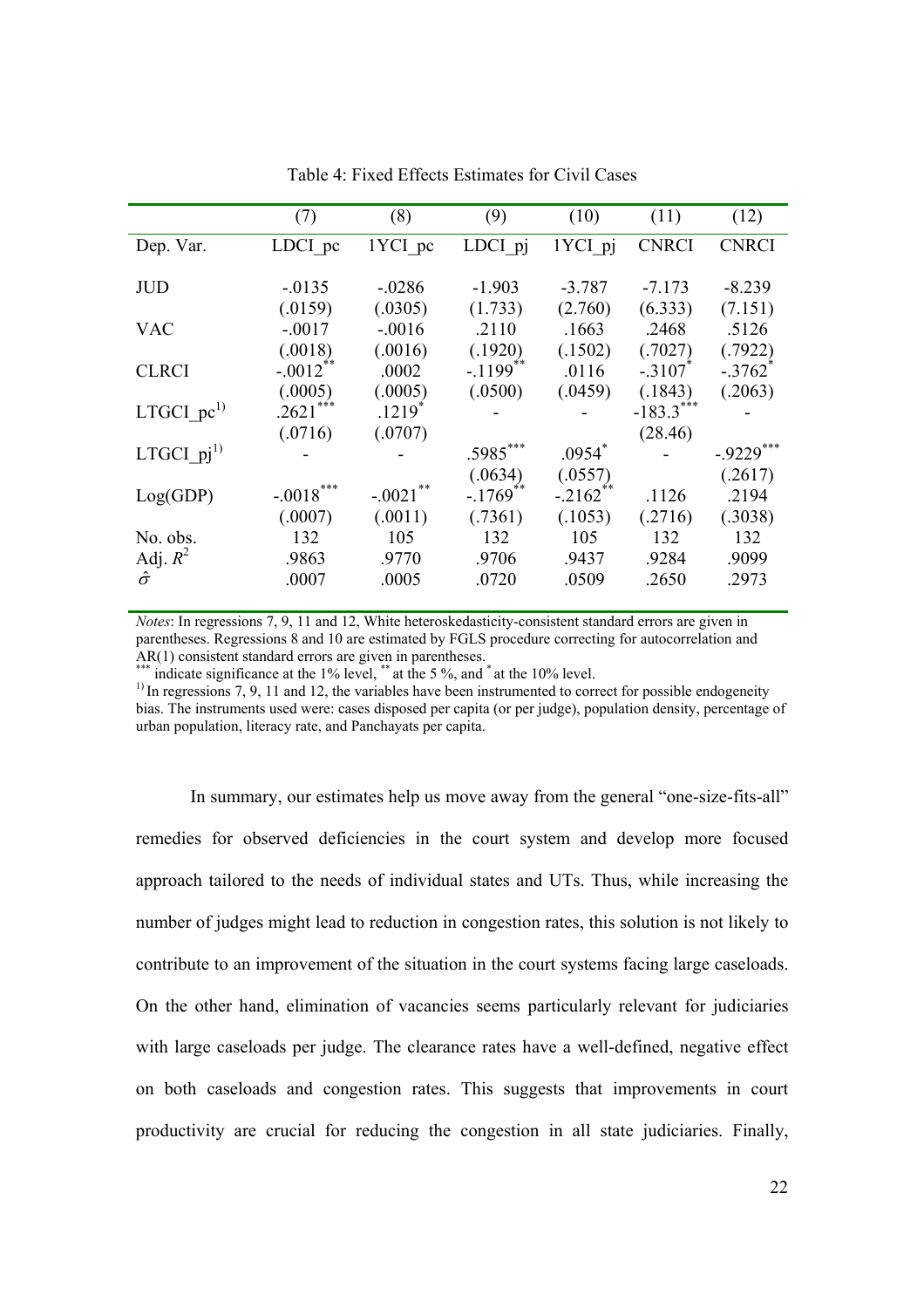reduction in litigation rates, coupled with an increased emphasis on resolving cases that are pending for a long time, is also likely to assist lower courts in every state to address their backlogs.

## IV. Conclusion

Long delays in processing cases are common in the Indian judicial system. This is despite the fact that for more than 50 years judges, lawyers, and policymakers in India have experimented with ways to speed the processing of civil and criminal cases. Solutions have been usually sought in such structural reforms as increases in the number of judges and changes in procedures. Most of the delay reduction programs, however, have ended in failure. We argue here that a possible explanation for the failure of these programs is that they tended to give general prescriptions regardless of the nature and level of court congestion facing individual states and UTs.

In this paper, we conduct an empirical analysis of the congestion in Indian lower courts. Econometric analysis of institutions, such as the judiciary, has faced serious criticism since institutions tend to reflect the norms of the society they exist in. However, our data set covering 27 Indian states and UTs over the period 1995-99 guarantees a common institutional framework in which the judicial quality is measured and not different systems.

We use several measures to capture court congestion. These include caseloads per capita and per judge, the number of cases older than a year per capita and per judge, and congestion rates calculated as the ratio of cases older than a year to cases disposed. We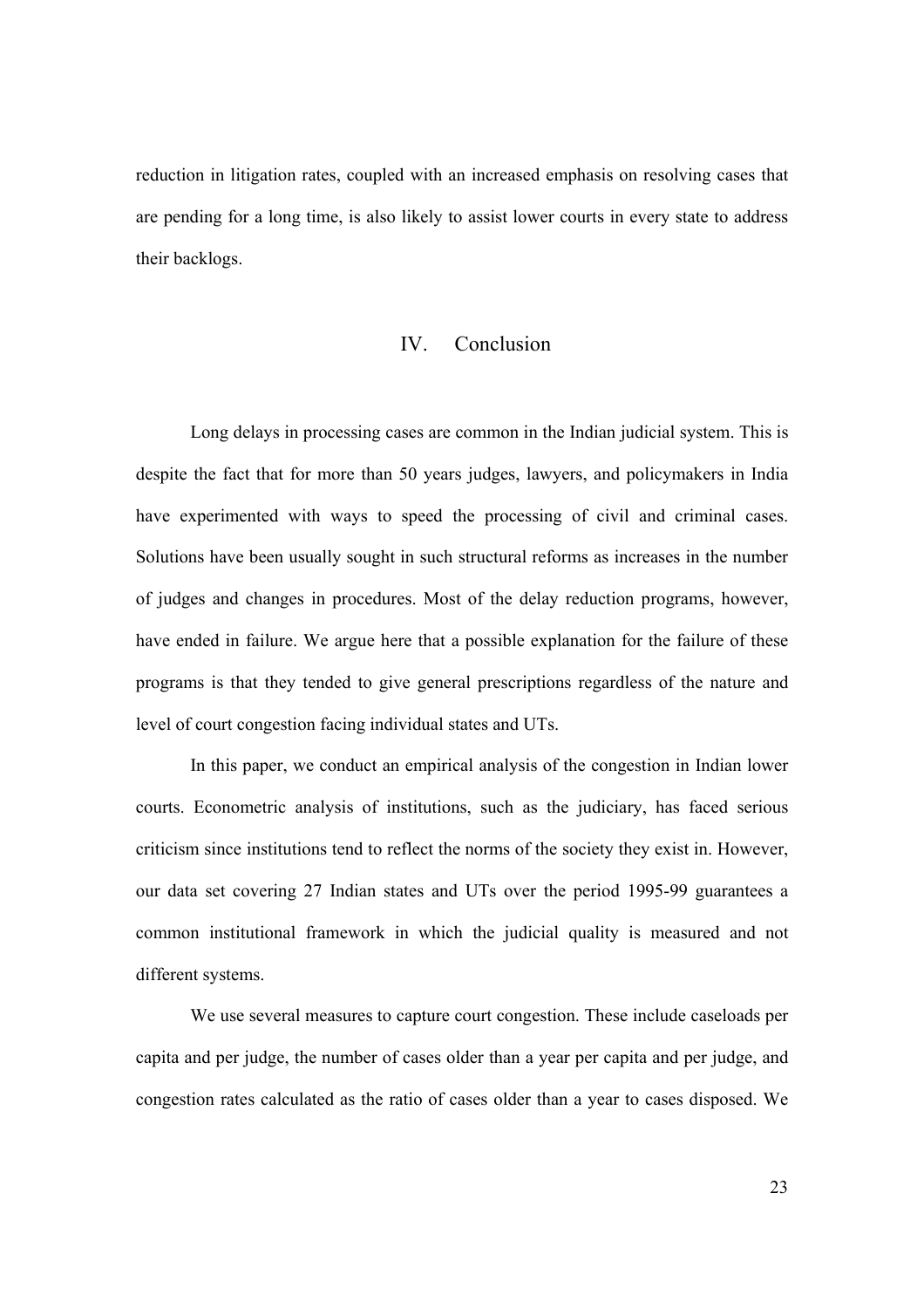can conclude that the Indian state judiciaries differ with respect to the nature and level of congestion they face. We can also identify the reasons why some judiciaries are more congested than others. The results show that large number of judges per capita is negatively related to congestion rates, while vacancies have significantly positive effect on caseloads per judge. Court productivity captured by the clearance rates has a significant and negative effect on both caseloads and congestion rates and seems to be crucial for the effectiveness of congestion-reduction programs. Finally, judiciaries with lower litigation rates display relatively better performance with respect to current caseloads, but are not efficient in addressing the "real" backlogs of cases pending for more than a year.

Based on our findings, we discuss remedial measures, which can essentially be in two directions. The first involves improvements in infrastructure and court productivity, while the second involves adoption of procedurally and substantively efficient rules. Besides these remedies, a well-defined program for judicial reform needs to include a host of considerations that we have not attempted to canvas, but that would merit additional research. These include: the redefinition and/or expansion of legal education programs and training for students, lawyers, and judges; increasing the availability and efficiency of ADR mechanisms; the existence of judicial independence (i.e., budget autonomy, transparency of the appointment process, and job security) coupled with a transparent disciplinary system for court officers; etc.

 In addition, future research could look into whether the findings of this study are relevant across national legal systems. As emphasized by Posner (1998), legal reform is an important part of the modernization process of poor countries. Probably the most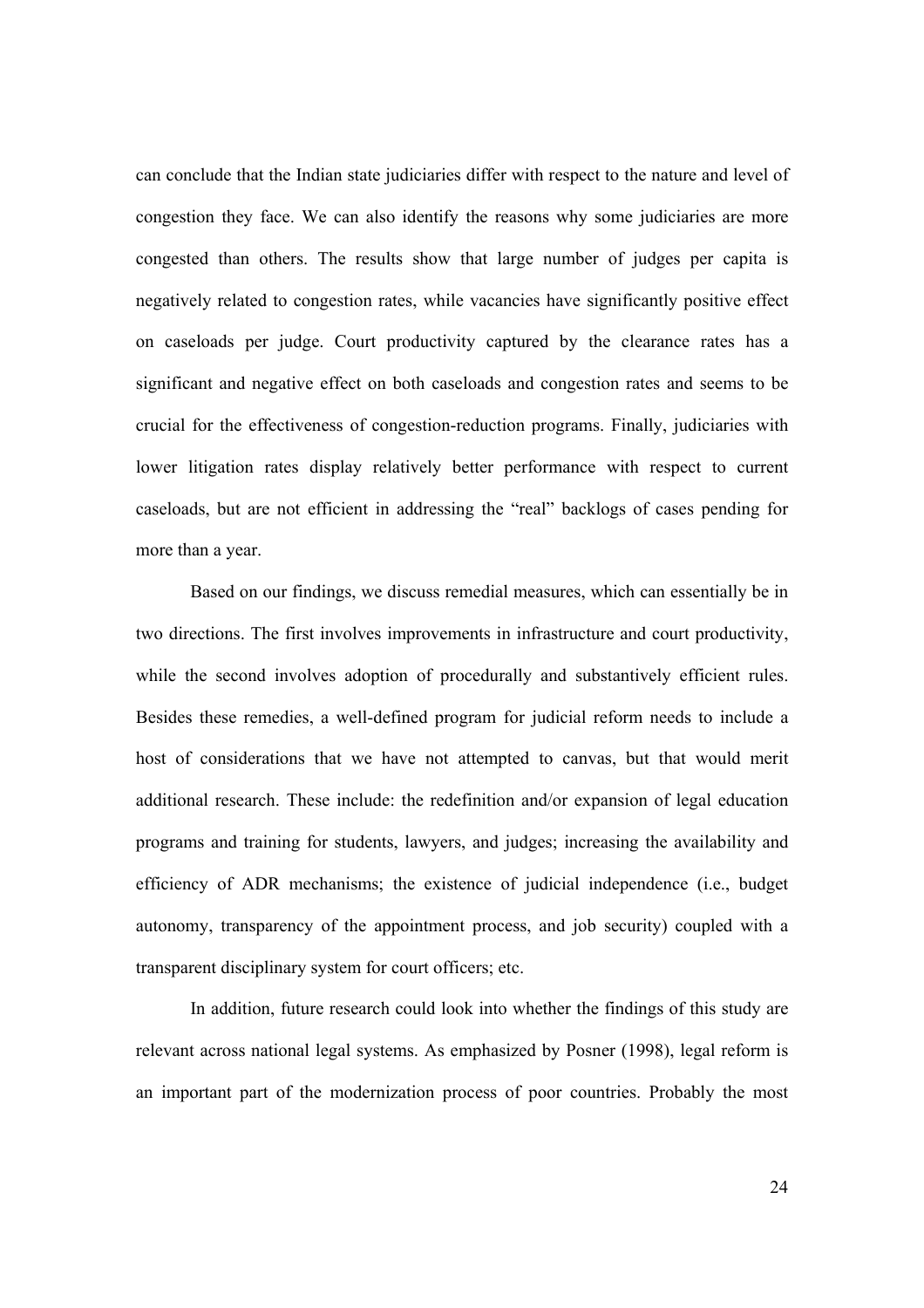important lesson emerging from our study is that a well-conceived legal reform program should be based on solid empirical evidence. Empirical analysis is also crucial for evaluating progress in court performance, planning for future needs, and strategizing for new reform efforts. Although every court system is unique, reformers in other countries can look for appropriate data to identify the nature of congestion, highlight potential pitfalls of justice systems, or even suggest new approaches for delay reduction that are suitable for their unique local legal culture.

 Finally, future study of courts as agents of legal government could move away from broad macro analysis of congestion, proceed to the micro level and actually examine the types of cases that are being over-litigated and where the accumulation of arrears has taken place. Analyzing court cases, category by category, and exploring the costs and benefits of different types of cases that are litigated are the subject of a next stage of our research.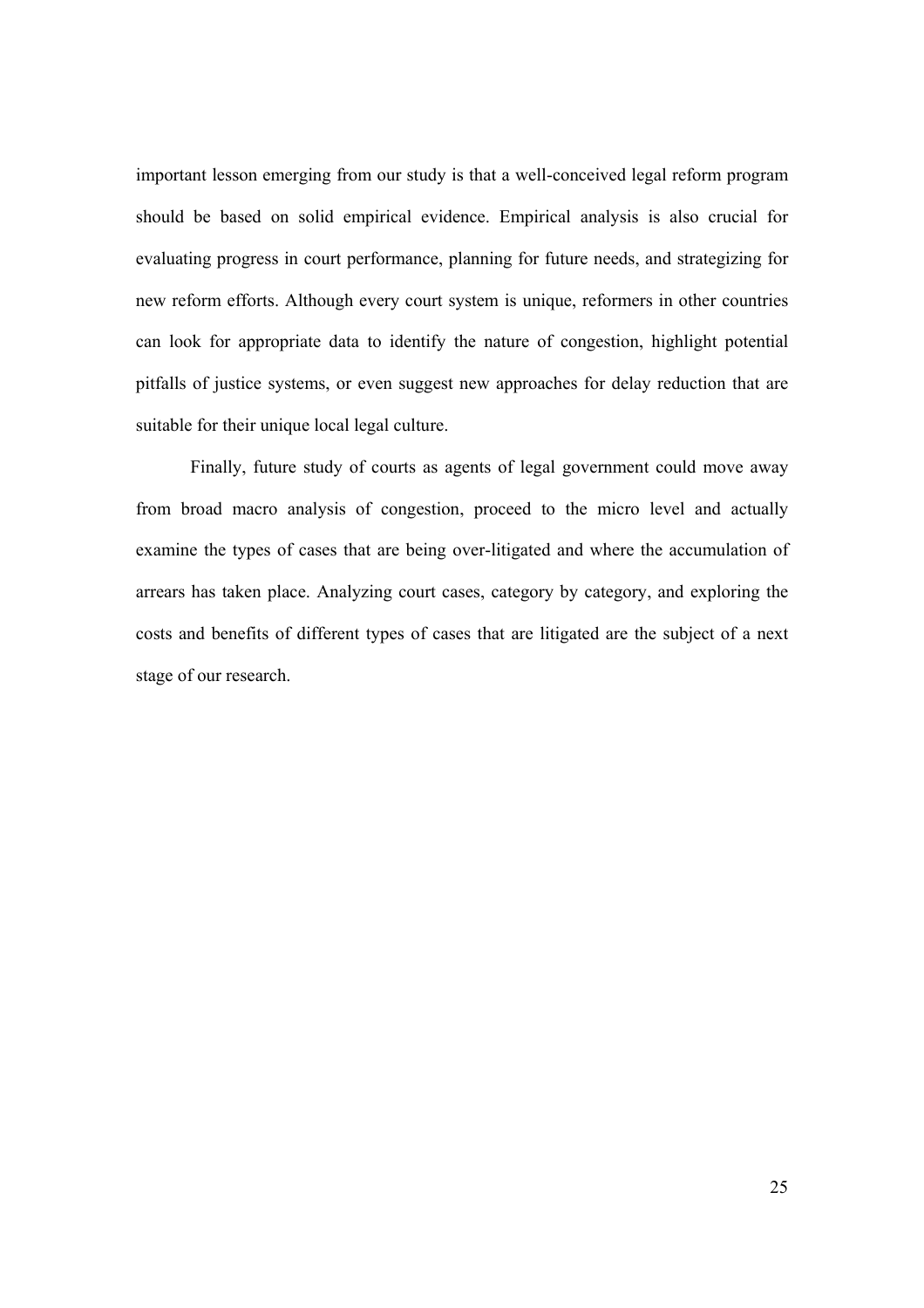# Bibliography

Brookings Institution (1990), *Justice for All: Reducing Costs and Delay in Civil Litigation*. Washington, DC: Brookings Institution.

Buscaglia, Edgardo and Maria Dakolias (1996), "Judicial Reform in Latin American Courts: The Experience in Argentina and Ecuador," *World Bank Technical Paper* no. 350, Washington DC: World Bank.

Clark, David S. (1990), "Civil Litigation Trends in Europe and Latin America since 1945: The Advantage of Intracountry Comparisons," *Law and Society Review* 24, pp. 549-569.

Dakolias, Maria (1999), "Court Performance Around the World: A Comparative Perspective," *World Bank Technical Paper* no. 430, Washington, DC: World Bank.

Debroy, Bibek (2000), "Some Issues in Law Reform in India," in Jean-Jacques Dethier ed., *Governance, Decentralization and Reform in China, India and Russia*. Dordrecht, The Netherlands: Kluwer Academic Publishers.

Dhawan, Rajeev (1978), *The Supreme Court Under Strain: The Challenge of Arrears*. Bombay: M. N. Tripathi Pvt. Ltd.

Dhawan, Rajeev (1986), *Litigation Explosion in India*. Bombay: M. N. Tripathi Pvt. Ltd.

De Figueiredo, John M., Gerald S. Gryski, Emerson H. Tiller and Gary Zuk (2000), "Congress and the Political Expansion of the U.S. District Courts," *American Law and Economics Review* 2(1), pp. 107-25.

Goerdt, John, Chris Lomvardias, Geoff Gallas, and Barry Mahoney (1989), *Examining Court Delay: The Pace of Litigation in 26 Urban Trial Courts, 1987*. Williamsburg: National Center for State Courts.

Government of India (1972), *High Court Arrears Committee*. New Delhi: Supreme Court of India.

Government of India (1986a), *The Thirty First Report of the Estimates Committee to the Parliament*, New Delhi: Ministry of Law, Justice and Company Affairs.

Government of India (1986b), *Report of Justice Satish Chandra Committee*. New Delhi: Ministry of Law, Justice and Company Affairs.

Government of India (1990), *Report of the Arrears Committee*. New Delhi: Supreme Court of India.

Government of India (1989-90 to 1999-2000), *Annual Report of the Ministry of Law, Justice and Company Affairs*. New Delhi: Ministry of Law, Justice and Company Affairs.